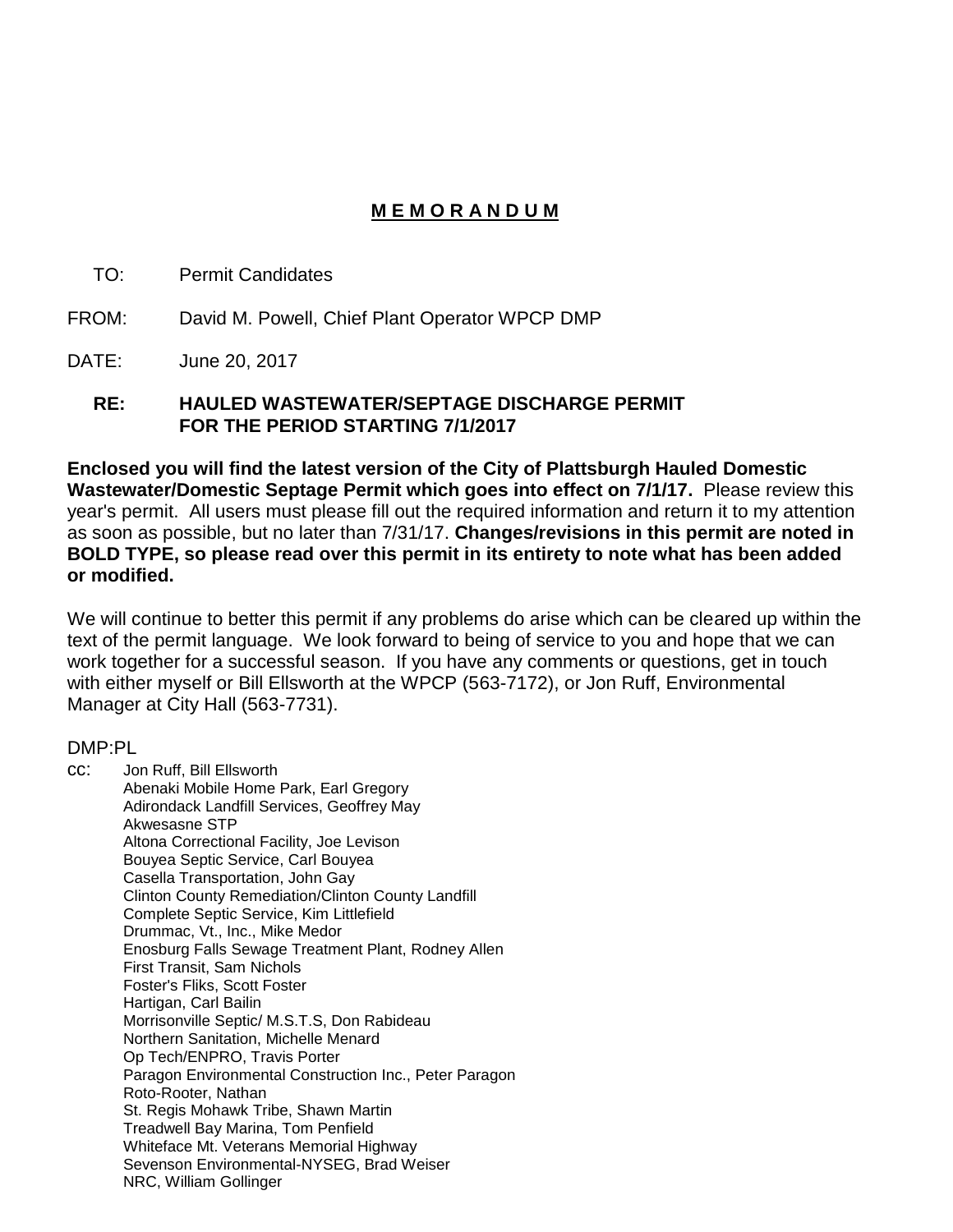### **DISCHARGE PERMIT CITY OF PLATTSBURGH WATER POLLUTION CONTROL PLANT**

| <b>PERMIT NO.:</b> |  |
|--------------------|--|
|--------------------|--|

**PERMITTEE:** 

|                | DOMESTIC SEPTAGE/WASTEWATER SOURCE |
|----------------|------------------------------------|
| NAMF:          |                                    |
| <b>ADDRESS</b> |                                    |
| PHONE NO.      |                                    |
| FAX NO.        |                                    |

## **NYSDEC PERMITTED HAULER**:

| DOMESTIC SEPTAGE/WASTEWATER HAULER |                                       |  |
|------------------------------------|---------------------------------------|--|
| NAME:                              |                                       |  |
| ADDRESS:                           |                                       |  |
| PHONE No.                          | FAX #                                 |  |
| NYSDEC PERMIT NO.                  |                                       |  |
| <b>VOLUME OF TANK</b>              | <b>GALLONS - TRUCK #1 - LICENSE #</b> |  |
| <b>VOLUME OF TANK</b>              | <b>GALLONS - TRUCK #1 - LICENSE #</b> |  |

is hereby authorized to discharge domestic wastewater and/or domestic septage to the Plattsburgh Water Control Plant (WPCP) located at 53 Green Street, Plattsburgh, New York, in accordance with the conditions set forth in this permit, the application submitted, and any and all applicable Federal, State and Local regulations. Compliance with this permit does not relieve the Permittee of its obligation to comply with any or an applicable pretreatment regulations, standard or requirements under Federal, State or Local Laws, including any such regulations, standards, requirements or laws that may become effective during the term of this permit. Any failure to comply with a term of this permit shall be deemed a violation of Chapter 219 of the code of the City of Plattsburgh and any amendments thereto. Violators are subject to prosecution. Prosecution under the City code does not in any way limit prosecution by other jurisdictional agencies.

| Permit approval given by the City on this Date of                        | bv:                           |  |  |
|--------------------------------------------------------------------------|-------------------------------|--|--|
| This permit shall become effective on<br>and shall expire at midnight on | July 1, 2017<br>June 30, 2018 |  |  |
| DATE ISSUED:                                                             |                               |  |  |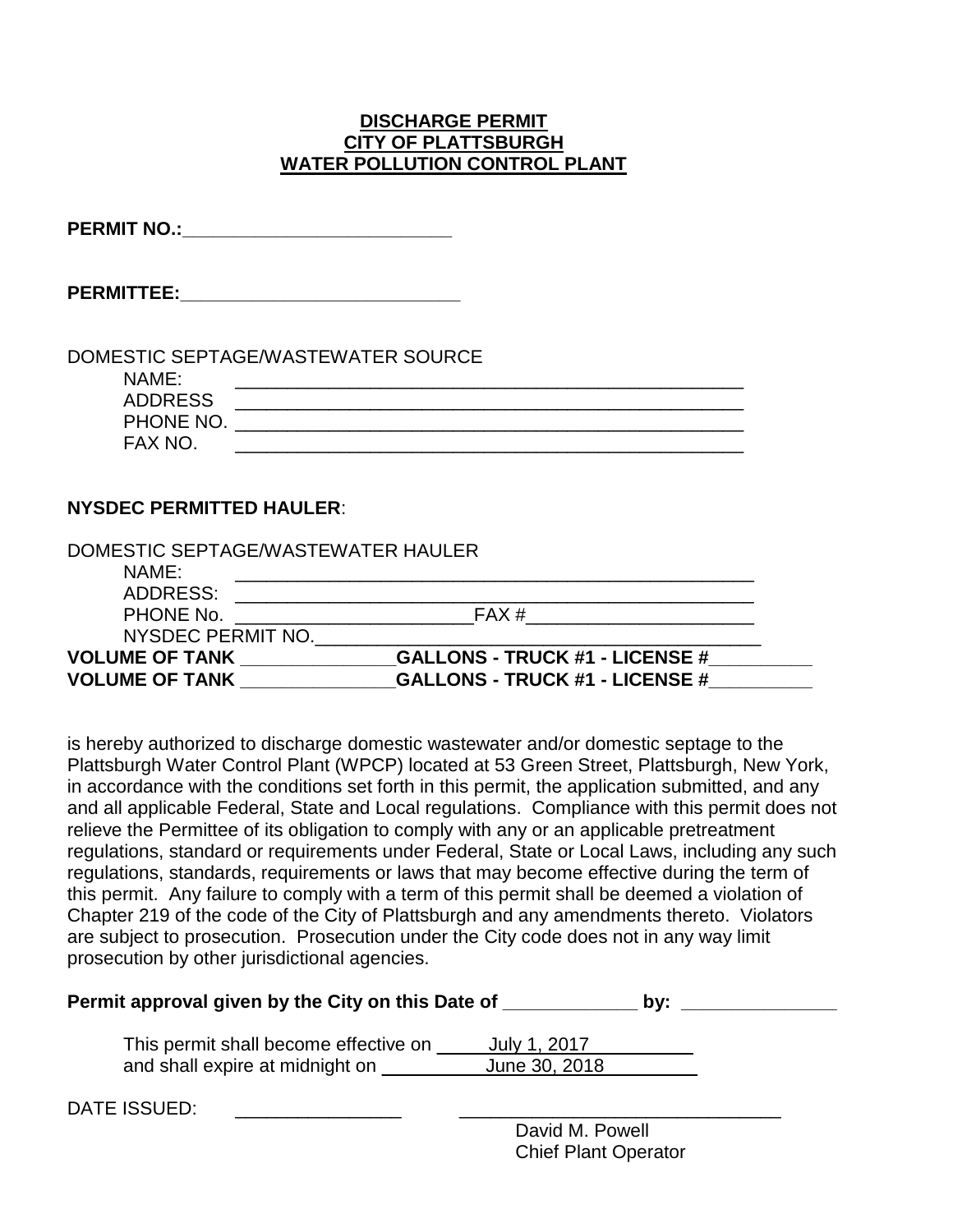## **DISCHARGE PERMIT**

## **PERMIT CONDITIONS**

The permittee shall abide by all requirements listed in Chapter 219 of the Code of the City of Plattsburgh as amended by Local Law No. 1 of 1984, **Sewers and Sewage Disposal** and any other amendments thereto and to the conditions detailed below.

- 1. **Only the truck specifically authorized and permitted may discharge hauled domestic wastewater and/or domestic septage at the WPCP. The dischargers must also have a valid NYSDEC Part 364 Waste Transporters Permit listing the City of Plattsburgh WPCP as the location of treatment and the type of waste being transported. No grease trap material may be discharged at the WPCP. Hauled domestic wastewater is defined as solids or sludges from treatment plants, holding tanks, portable toilet wastes, gray water or wastewater from humans or household operations in a domestic home or a commercial site which does not take in process waste, but only sanitary wastewater. Domestic septage is defined as liquid or solid material removed from a septic tank or cesspool that takes in residential wastewater from humans or household operations. Domestic septage does not include grease trap waste at a restaurant, industrial or commercial sources. Those sources are not allowed. See item #11 on any other sources other than domestic septage or domestic wastewater.**
- 2. **The discharge of hauled domestic wastewater and/or domestic septage must be performed only at the WPCP influent channel dump sites. The discharge must be performed by the NYSDEC permitted hauler, and may be supervised by the plant personnel. In all cases, discharge may only be performed daily when access to the dump site is opened around 8:00 a.m. to 4:00 p.m. when the dump site access is locked up. Anytime outside of the normal discharging hours must be approved in advance by the City and any overtime costs will be paid for by the hauler. Access to the discharge site is controlled by the City by unlocking/ locking the site access gate, and the City retains the right to limit the time of discharge.**
- **3. The WPCP shall have the authority to issue, suspend or revoke the discharge permit. The permit may include special conditions (see Section 14 for details). The WPCP may refuse to permit the hauled domestic wastewater and/or domestic septage to be discharged notwithstanding the fact that the person wishing to discharge hauled domestic wastewater and/or domestic septage has a valid permit. The hauled domestic wastewater and/or domestic septage is subject to sampling and analysis for each load or as directed by the City as required by the Plattsburgh WPCP. The hauler may be required to suspend the discharging of hauled domestic wastewater and/or domestic septage until sampling and the analysis is complete. The Plattsburgh WPCP reserves the right to refuse permission to dump any load. The WPCP retains the right to require additional unannounced sampling/monitoring as it deems necessary. The Plattsburgh WPCP may require load size verification for each vehicle hauling any hauled domestic wastewater and/or domestic septage.**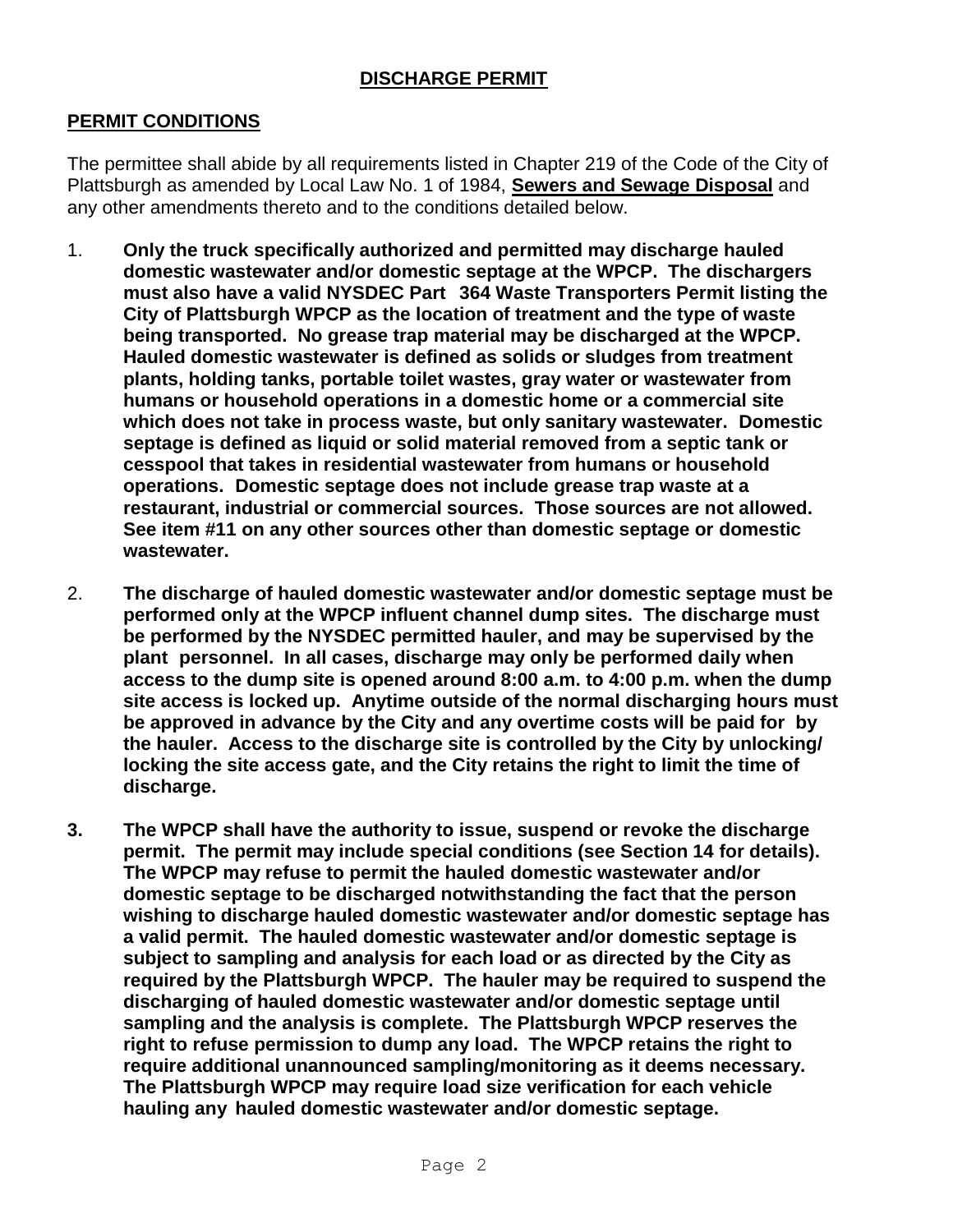- 4. **Any hauled domestic wastewater and/or domestic septage that may cause pass through of pollutants or interference with the Wastewater Treatment Plant or Compost Plant operations or that violates Federal, State or Local restrictions will not be discharged to the WPCP.**
- 5. Prior to discharging, all hauled **domestic wastewater and/or domestic septage** loads must be logged in on the computer located in the WPCP administration building, noting source and load size as taken from weigh scales or load volume estimate. These records will be retained by the WPCP and used for recordkeeping purposes. The computer will analyze the information and determine if a load can be accepted, should there be no action code (one indicating an issue) then that load can be dumped. Should a code come up indicating an issue, then authorization to discharge will need to be determined. Conditions may also warrant that discharging loads for a day will be stopped for a single site or from all sites. All haulers affected will be notified if such a condition should arise. No loads will be allowed to discharge until authorization is determined.
- 6. The permittee will retain records of all monitoring information, copies of all reports required by this permit, and records of all data pertaining to hauled loads for a period of at least three (3) years from the date of issuance of the permit.
- **7. Spills of hauled (domestic wastewater, domestic septage, landfill leachate) are to be reported to the City WPCP immediately. Haulers are required to "clean up their own mess" and must do so immediately. Spills which require assistance from City personnel for containment and cleanup will be billed to the responsible hauler(s). Hauler(s) responsible for the spill will remain on site and assist with the cleanup. Permission for the hauler(s) to leave the site will only be authorized by WPCP personnel. Leaving without permission or not reporting to the WPCP of a spill will result in a suspension of discharge privileges as determined by the City. The extent and nature of the spill may necessitate the contacting NYSDEC Spill Response and if outside contractors are called in to take care of the spill, it will be at the expense of the responsible hauler(s). Consequences of a spill may preclude legal action, suspension or loss of discharge privileges, the paying for assistance brought in, or it may be a combination of these noted consequences.**
- 8. The City may establish changes in discharge fees and permit requirements during the term of the permit.
	- 8.1 Payment of the user fee listed below must be remitted within 30 days of receipt of a bill or invoice from the City of Plattsburgh, and to pay interest of 1% per month on all amounts not paid when due. The actual volume of domestic wastewater/domestic septage delivered to the plant is not measured. Note that cumulative amounts will be added for fee determination. **The fee rate is set at \$58.00 per 1,000 gallons of hauled domestic wastewater, and for domestic septage the fee rate is set at \$82.00 per 1,000 gallons of hauled waste. Calculation of the amount to be billed for each load will be done by one of two ways -**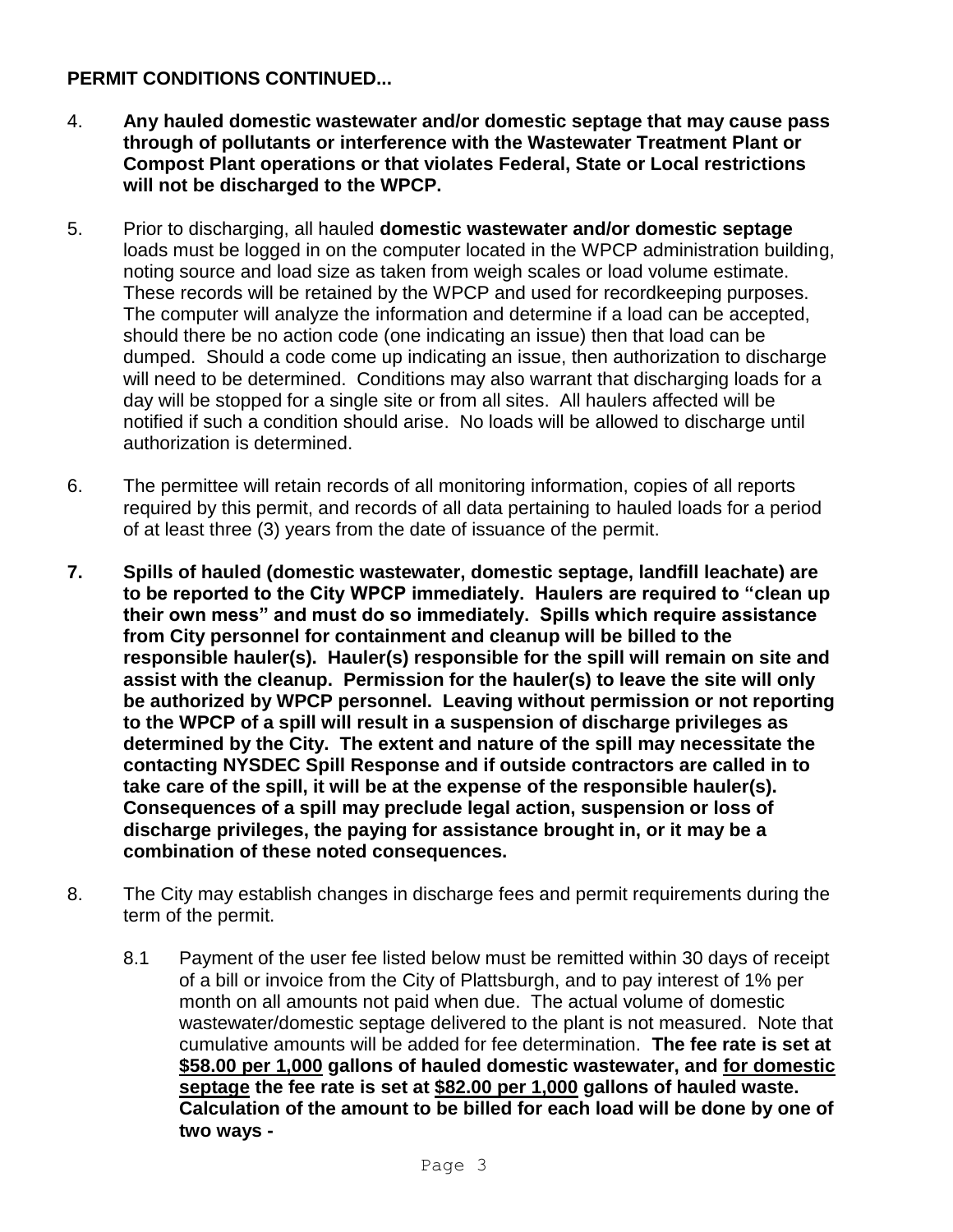- **(1). Using a weigh scale ticket showing weight full and then weight empty, or by,**
- **(2). Estimated volume of the load to be discharged.**

## **USER FEE (CURRENT)**

| <b>Hauled Domestic Wastewater</b> | \$58.00 per 1000 gallons or, |
|-----------------------------------|------------------------------|
|                                   | \$0.058 per gallon.          |
| <b>Domestic Septage</b>           | \$82.00 per 1000 gallons or, |
|                                   | \$0.082 per gallon           |

**NOTE: The rate for domestic septage may be modified according to lab data from sample analysis indicating a waste that is a high strength.**

- 8.2 **Discharges from a groundwater remediation project, UST removal, or from holding tanks or from sites that the City designates that discharge directly to the City sewer system (not discharged at the WPCP dump** site **and at a point in the collection system approved by the City).**
	- A. A complete EPA Method SW8260, 503.1 or 524.2 with MTBE analysis ` on a representative sample of the water, after insoluble oils or fuels are removed, must be submitted to the City for review prior to commencement of discharge if no further treatment is provided other than free or emulsified oil separation. If **discharge is continuous** for more than 2 months, then results **must be submitted quarterly** from a NYS approved and certified laboratory with a Chain of Custody form. The City may also require additional monitoring to be done for parameters not listed on Attachment C as it deems necessary, or additional monitoring for analytes on Attachment C beyond the required sampling.
	- B. If air stripping and/or carbon removal is also employed, the results of the EPA SW8260, 503.1 or 524.2 analysis during the first week of discharge must be submitted. Use Attachment C for the recording of results.
	- C. Regarding soluble volatile organic compounds that may be present, the City Sewer Use Local Law requires that "at no time, shall two successive readings on an explosion meter, at the point of discharge into the system (or at any point in the system) be more than five percent (5%) nor any single reading over ten percent (10%) of the Lower Explosive Limit (LEL) of the meter". For the first 5 days after the discharge begins, LEL monitoring must be performed by the permittee at the point of discharge to the sewer system and at the first manhole downstream of the point of discharge, providing it is at least 100 feet away from point of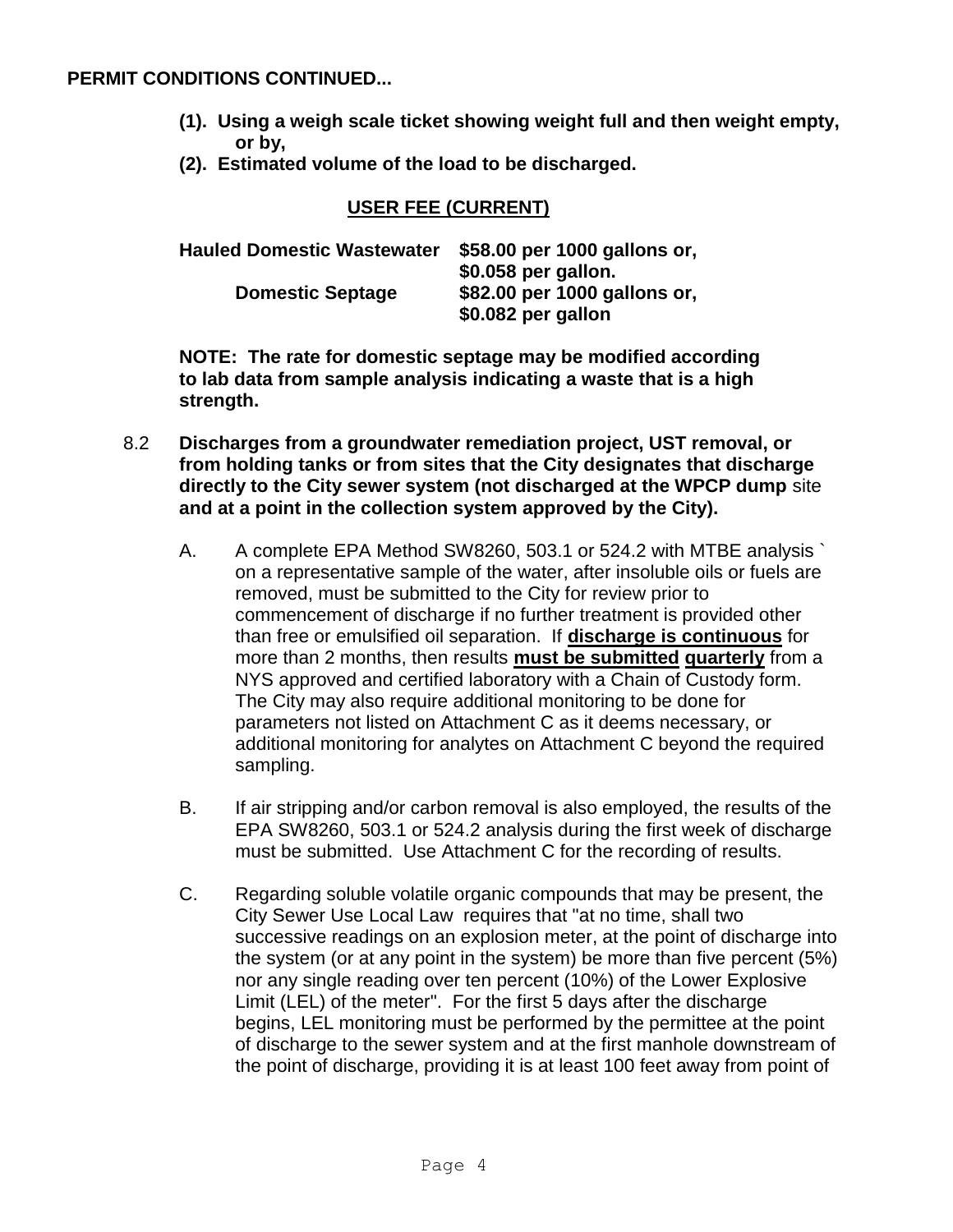discharge. Thereafter, this monitoring must be performed by the permittee once per week. A monitoring report must be submitted after the first week and then after the first month. If no indication of the presence of flammable vapors is detected after one month, this requirement may be revised to a lesser frequency.

- D. City personnel must be permitted access to the treatment site and a convenient sample point be provided so that independent samples may be collected of the treatment system or separator effluent.
- E. Payment of user fees must be remitted within 30 days of receipt of a bill or invoice from the City of Plattsburgh. Interest of 1% per month on all amounts not paid will be charged. User fees are based on the flow total for a one-month period, and billings will be done monthly**. Fees are adjusted as necessary. At least 30 days notice will be provided for any changes. User fee will be determined from either weigh tickets or tank size (in gallons). Weights will be converted using 8.34 pounds per gallon.**

# **USER FEE**

## **\$58.00/1000 gallons of domestic wastewater treated and \$82.00/1000 gallons domestic septage treated. (\$0.058 / \$0.082 gallon)**

F. Flow information will be provided to the City from the treatment system showing flow on a daily basis. This is to be submitted along with monitoring data listed in Section 14.4.

#### 8.3 User fees are adjusted as necessary.

## 8.4 **DOMESTIC SEPTAGE LOCATION DOCUMENTATION:**

**All haulers of domestic septage are required to submit to the City, a daily manifest showing the location(s) where the domestic septage is pumped out. For each load brought for discharge into the City's Water Pollution Control Plant, a number is given by the City's computer monitoring all loads. With this number, specific information is to be given to the City concerning site(s) that make up the load. The data is to include the name of the residence, or site , the date it was pumped out, the estimated volume, contact phone number, and where it came from (septic system, holding tank, etc.) All information is required from each hauler for each load discharged and all information will be kept confidential for City purposes only.**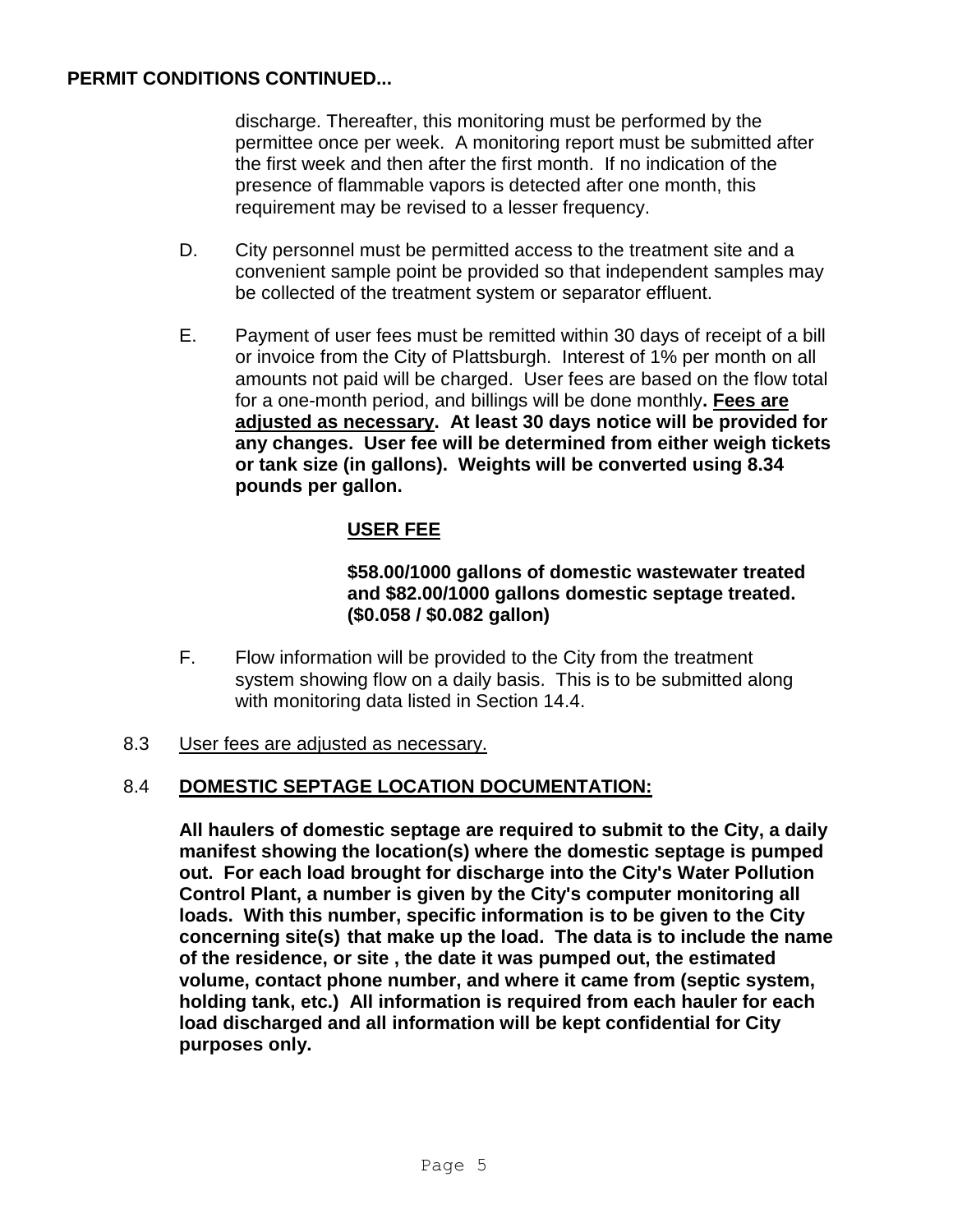9. The permitted hauler must provide satisfactory evidence that the following insurance has been procured and will be maintained until the expiration date of the permit.

# 9.1 **GENERAL LIABILITY**

Premises -Operations-Contractual BI/PD \$500,000 C.S.L /\$1,000,000 Aggregate

Completed Operations/Products BI/PD \$500,000 C.S.L./\$1,000,000 Aggregate

All policies must be on the COMPREHENSIVE FORM and the City of Plattsburgh is to be named as an Additional Insured.

## 9.2 **Automobile Liability**

Including owned, non-owned and hired vehicles -- Bodily Injury/Property Damage \$1,000,000 C.S.L.

## 9.3 **Worker's Compensation Insurance**

The hauler shall at all times during the life of his contract provide adequate Worker's Compensation Insurance at his own cost & expense.

# 9.4 **New York State Disability Benefits**

This coverage is required of haulers domiciled in New York or in a state other than New York.

## 9.5 **General Information**

All Certificates of Insurance must be on the ACORD Form 25 or a comparable insurance company certificate and indicate 30 days written notice to the City should any of the described policies be cancelled before the expiration dates. Certificates provided by the State Fund are permissible on their own form but must contain the 30 days written notice of cancellation.

Excess liability on the Umbrella Form noted on the Certificate can be combined with the general liability and automobile liability limits to satisfy the minimum limits that are required. If it is indicated that excess liability is on other than an Umbrella Form, the Certificate must indicate that the excess liability coverage is on a following-form basis.

During the transition to the "Simplified" General Liability format, the old forms will be permitted and no aggregate is required for other than product liability coverage. The aggregate limit for product liability on the old forms should equal or exceed the Products per occurrence limit. Any coverage using a claimsmade format must be approved by the Insurance Analyst.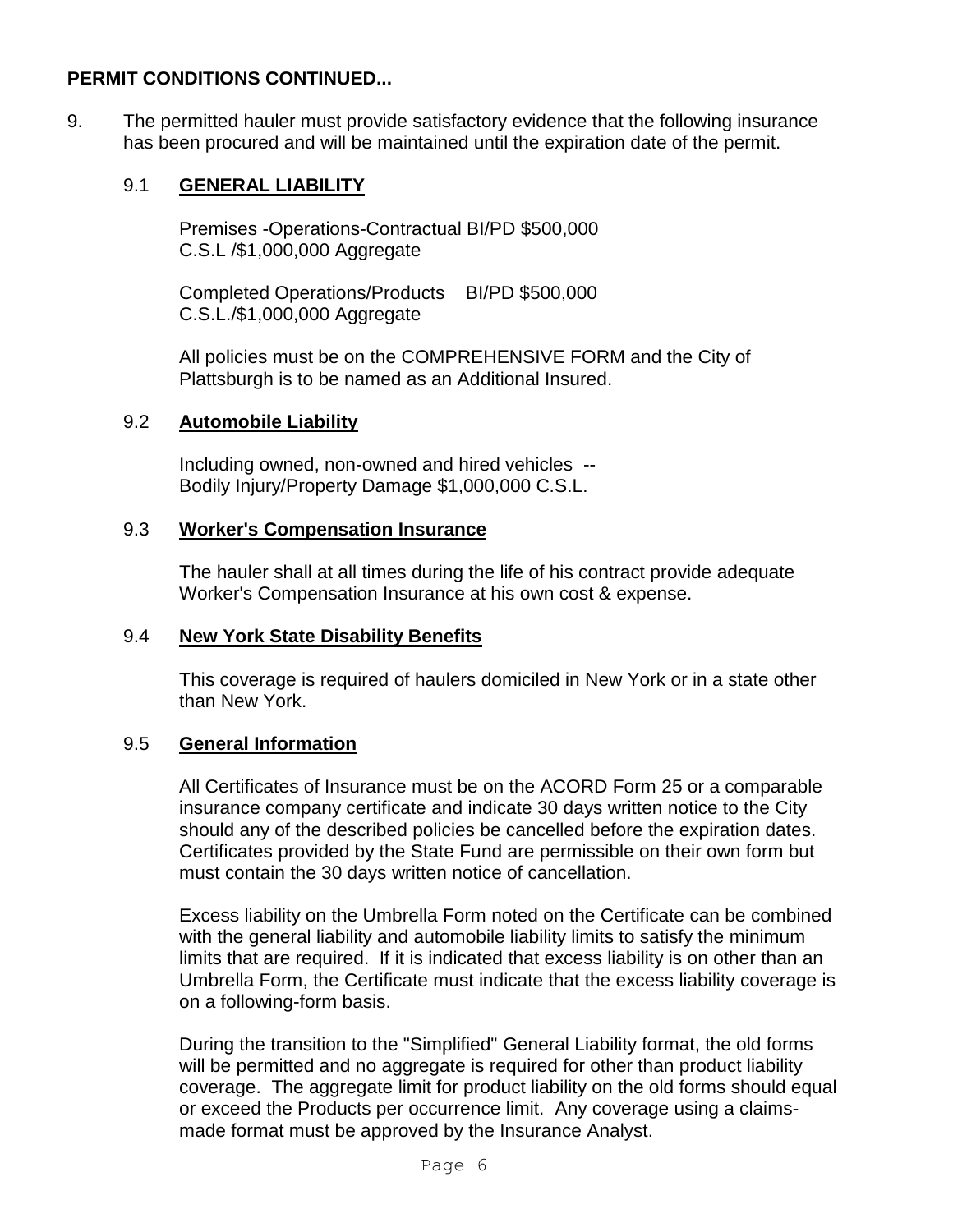- 10. Violators of this permit or any applicable code, rule or regulation are subject to prosecution and permit revocation.
- **11. Wastewater and/or septage from industrial sources, categorical industries, or from pits, lagoons, grease traps, or similar holding facilities is not permitted. No domestic wastewater and/or domestic septage may be discharged to the WPCP without a discharge permit.**

**For any other source of wastewater and/or septage not specifically covered under #1 to get authorization to discharge a sample of the material from the site, will be taken and presented to the WPCP Lab Director or WPCP Chief Plant Operator for evaluation to determine if the material could be accepted. The City will need at least one (1) day and possibly more, to evaluate the sample of the waste brought in before allowing loads to be brought in. Loads already loaded onto a tanker will not be allowed to dump at that time until analysis is completed. By bringing in a sample from the site for evaluation, eliminates the issue of having a load refused and not knowing where to go with material. If a sample is submitted for City acceptance review, it must be representative of what is being discharged. Tanks sampled for this purpose need to be properly mixed so proper analysis by the WPCP personnel can be done.**

# 12. **General Discharge Prohibitions (from Section 219-25 of Chapter 219 of the City Code.**

No user discharging domestic wastewater and/or domestic septage shall contribute or cause to be contributed, directly or indirectly, any pollutant or wastewater which will cause **Interference or Pass Through**. These general prohibitions apply to all users whether or not the user is subject to national categorical pretreatment standards or any other national, state, or local pretreatment standards or requirements. A user may not contribute the following substances to the City WPCP.

12.1 Any liquids, solids or gases which by reason of their nature and quantity are, or may be, sufficient either alone or by interaction with other substances to cause fire or explosion, or be injurious in any other way to the WPCP, or to the operation of the WPCP. At no time will two (2) successive readings on an explosion hazard meter, at the point of discharge into the system and the first manhole downstream of the point of discharge, providing it is at least 100 feet from the point of discharge, or at any point in the system, be more than five percent (5%) nor any single reading over ten percent (10%) of the lower explosive limit (LEL) of the meter. Prohibited materials include but are not limited to, fuel oil, gasoline, kerosene, naphtha, benzene, toluene, xylene, ethers, alcohols, ketones, aldehydes, peroxides, chlorates, perchlorates, bromates, carbides, hydrides, sulfides or other flammable or explosive liquids, solids, or gases, and any other substances which the City, State or EPA has notified the user is a fire hazard or a hazard to the system.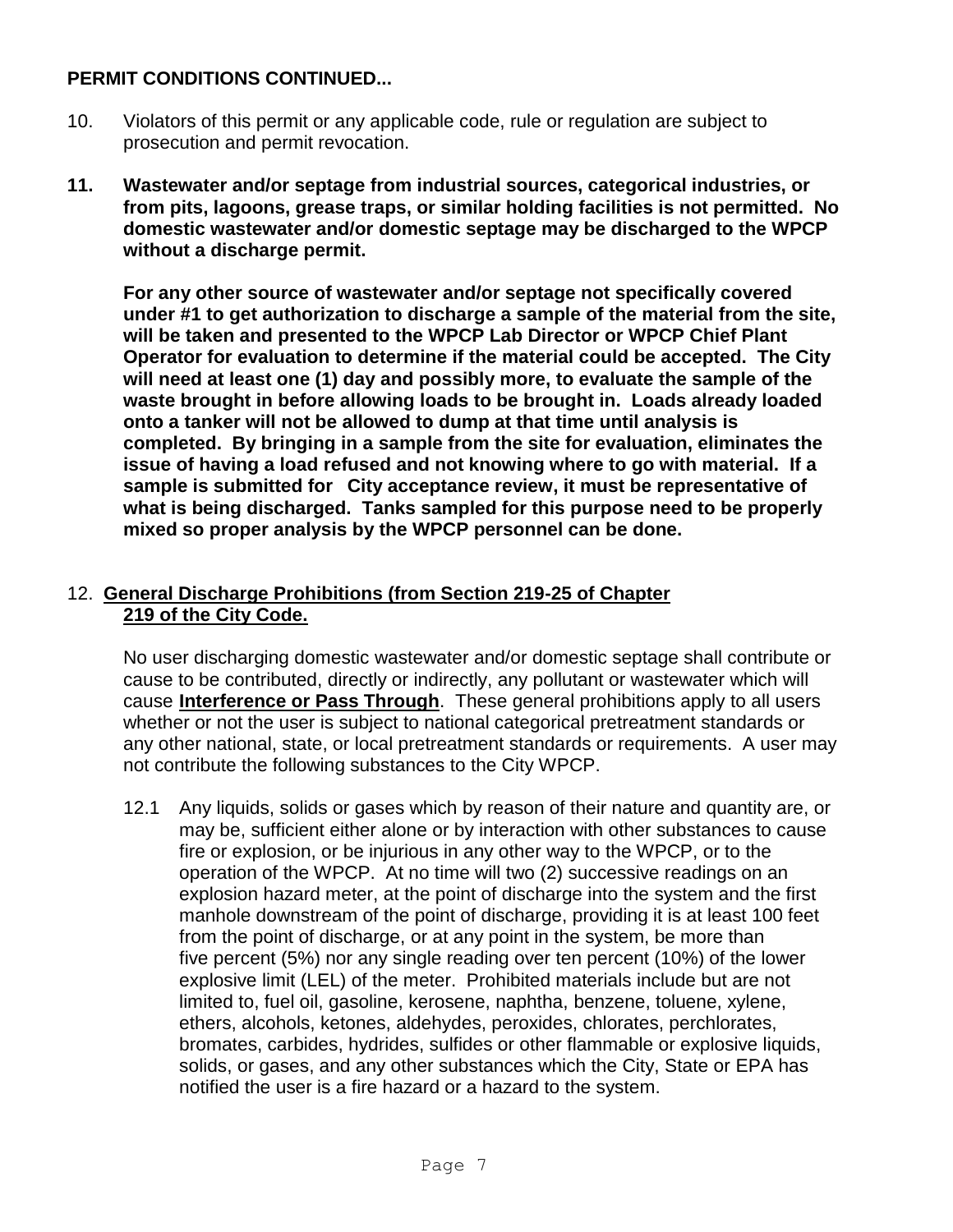- 12.2 Solid or viscous substances which may cause obstruction to the flow in a sewer or other interference with the operation of the wastewater treatment facilities, such as but not limited to, grease, garbage with particles greater than one-half (1/2) inch in any dimension, animal guts or tissues, paunch manure, bones, hair, hides or fleshings, entrails, whole blood, feathers, ashes, cinders, sand, spent lime, stone or marble dust, metal, glass, straw, shavings, grass clippings, rags, leaves, spent grains, spent hops, waste paper, wood, plastics, gas tar, asphalt residues, residues from refining or processing of fuel or lubricating oil, mud or glass grinding or polishing wastes.
- 12.3 Any wastewater having a pH less than five point five (5.5) or higher than nine (9.0) or having any other corrosive property capable of causing damage or hazard to structures, equipment and/or personnel of the WPCP.
- 12.4 Any wastewater containing toxic pollutants in sufficient quantity, either singly or by interaction with other pollutants, to injure or interfere with any wastewater treatment process, constitute a hazard to humans or animals, create a toxic effect in the receiving waters of the WPCP or to exceed the limitation set forth in a categorical pretreatment standard. A "toxic pollutant" shall include but shall not be limited to, any pollutant identified pursuant to Section 307(a) of the Clean Water Act.
- 12.5 Any noxious or malodorous liquids, gases or solids which, either singly or by interaction with other wastes, are sufficient to create a public nuisance or hazard to life or are sufficient to prevent entry into the sewers for their maintenance and repair.
- 12.6 Any substance which may cause the WPCP effluent or any other product of the WPCP, such as residues, sludges or scums, to be unsuitable for reclamation and reuse or to interfere with a reclamation process. In no case shall a substance discharged to the WPCP, cause the WPCP to be in noncompliance with sludge use or disposal criteria, guidelines or regulations developed under Section 405 of the Clean Water Act or any criteria, guidelines or regulations affecting sludge use or disposal developed pursuant to the Solid Waste Disposal Act, the Clean Air Act, the Toxic Substances Control Act or state criteria applicable to the sludge management method being used.
- 12.7 Any substance which will cause the WPCP to violate its SPDES permit or the receiving water quality standards.
- 12.8 Any wastewater with objectionable color not removed in the treatment process, such as, but not limited to, dye wastes and vegetable tanning solutions.
- 12.9 Heat in amounts which will inhibit biological activity in the WPCP resulting in Interference, but in no case heat in such quantities that the temperature at the WPCP Treatment Plant exceeds 40 degrees C (104 deg F) unless the Approval Authority, upon request of the WPCP, approves alternate temperature limits.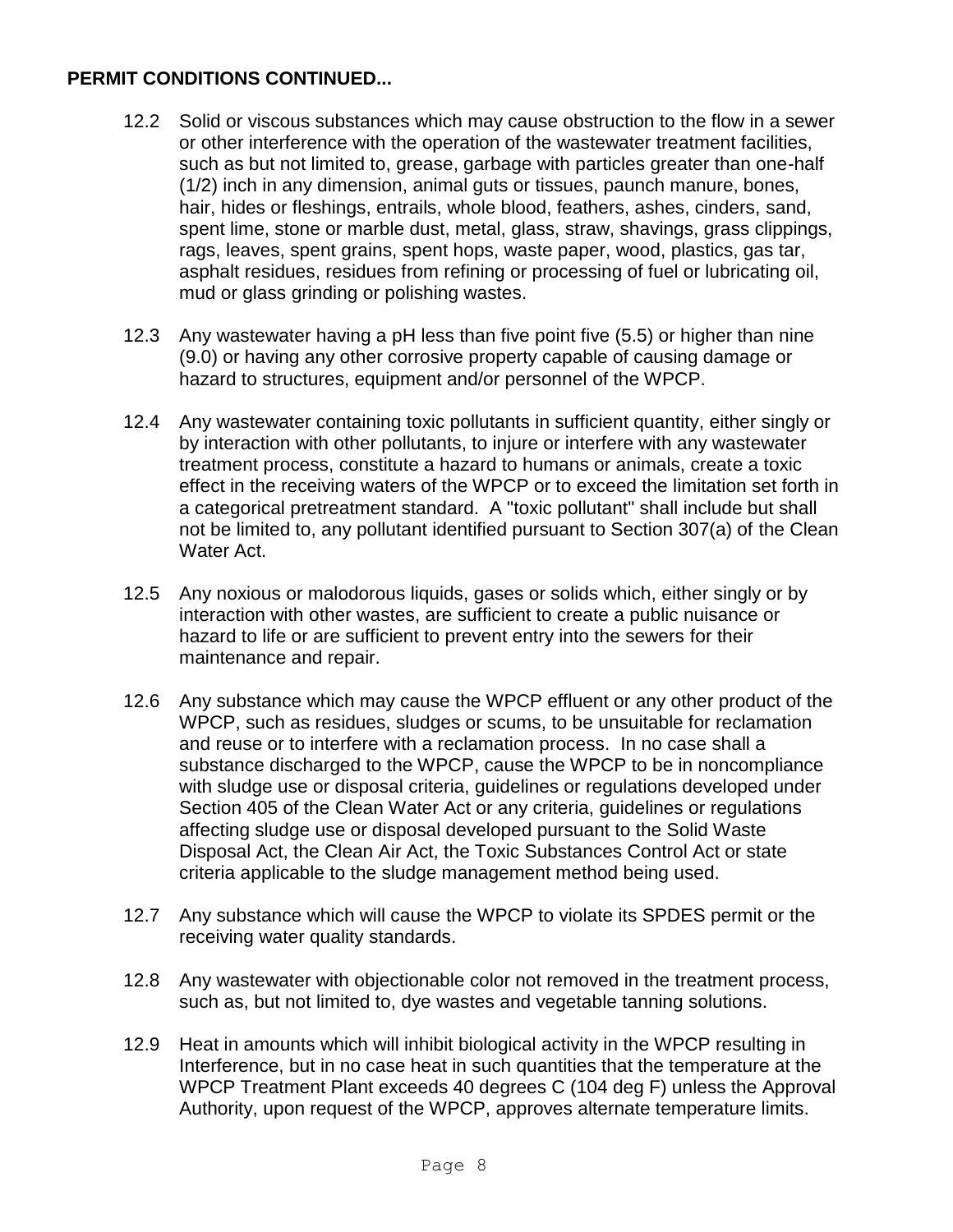- 12.10 Any pollutants, including excess metals, oxygen-demanding pollutants (BOD, etc.) released at a flow rate and/or pollutant concentration which a user knows or has reason to know will cause interference to the WPCP, causing a violation of the WPCP SPDES permit, or Clinton County Compost Facility (CCCF) operations causing a violation of NYSDEC Part 360 limitations, sludge processing and/or disposal practices.
- 12.11 Any wastewater containing any radioactive wastes or isotopes of such half-life or concentration as may exceed limits established by the superintendent in compliance with applicable state or federal regulations.
- 12.12 Any wastewater which causes a hazard to human life or creates a public nuisance.
- 12.13 Contains fats, wax, grease or oils of petroleum origin, non-biodegradable cutting oil, or products of mineral oil origin in amounts which may solidify or become viscous at temperatures between 32 deg. F (thirty-two degrees) and 140 deg. F (one hundred forty degrees) F, and 0 degrees and 60 degrees Centigrade, respectively, and which may cause interference or pass through at the WPCP.
- 12.14 Pollutants which result in the presence of toxic gases, vapors or fumes within the WPCP in a quantity that may cause acute worker health and safety problems for WPCP personnel and Water & Sewer personnel.
- 12.15 Any trucked or hauled pollutants, except at discharge points designated by the WPCP.
- 12.16 Pollutants which create a fire or explosion hazard in the WPCP, including, but not limited to, wastestreams with a closed cup flashpoint of less than 140 degrees F or 60 degrees C, using the test methods specified in 40 CRF 261.21.
- 12.17 Contains material considered a hazardous wastewater under the Resources Conservation & Recovery Act (RCRA).
- 12.18 **No domestic wastewater and/or domestic septage or a remediation wastewater may be discharged that contains ingredients in excess of the concentrations indicated in Attachment A or B, "Hauled Domestic Wastewater and/or Domestic Septage Monitoring Reports, or Attachment C - Groundwater Remediation Monitoring Report. Attachments A or B shall be used for the submittal of all laboratory results for domestic wastewater and/or domestic septage and Attachment C for Remediation Wastewater. The original lab report must be submitted with the completed Attachment A, B or C. Limits for all parameters required for analysis are included on the Hauled Domestic Wastewater and/or Domestic Septage Monitoring Report(s) and Groundwater Remediation Report, which are attached to this report, and to be used for submittal for laboratory results.**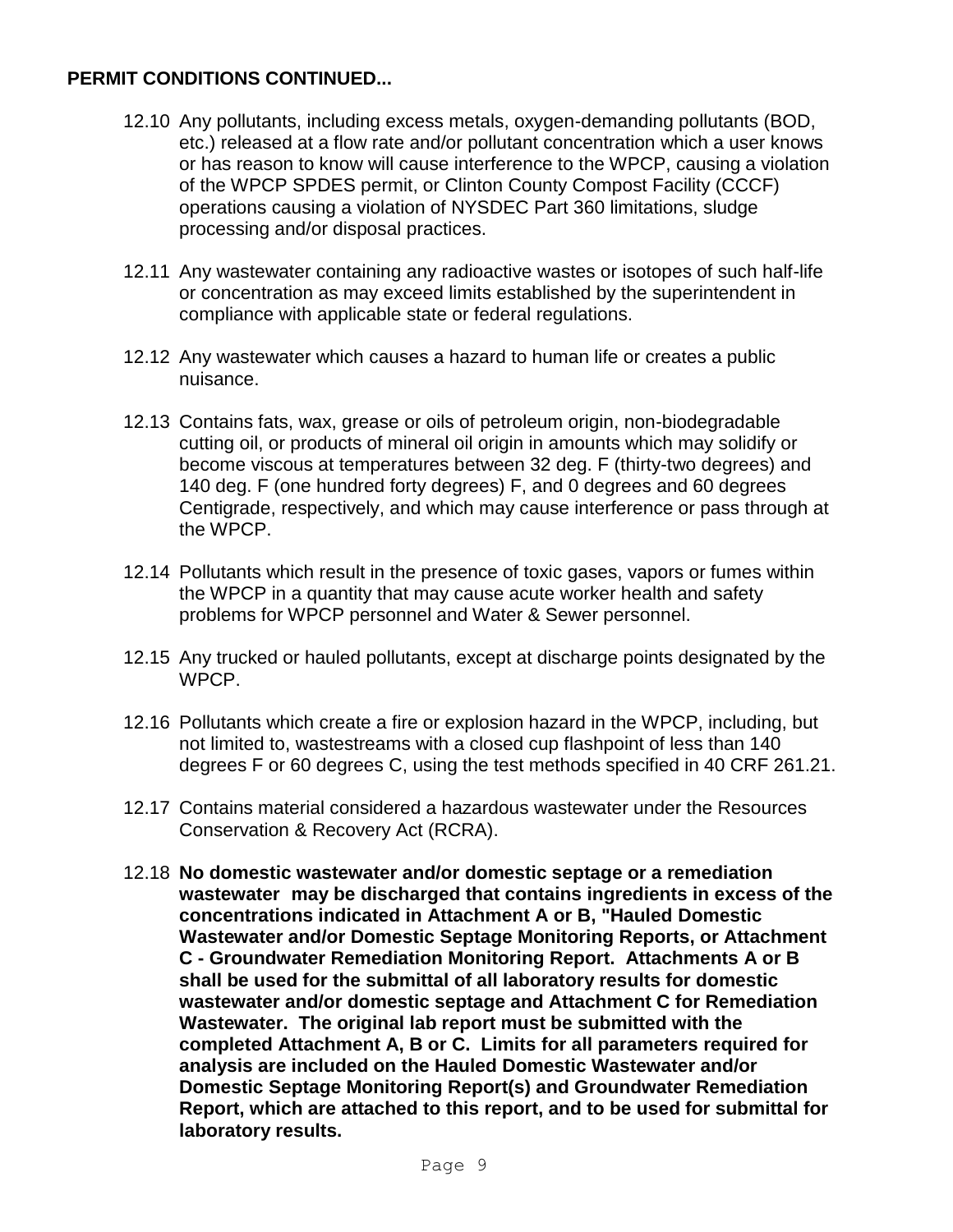- 12.19 No hauled **domestic** wastewater and/or **domestic** septage may be discharged that exceeds the limits on Attachments A or B. No groundwater remediation wastewater may be discharged that exceeds the limits on Attachment C.
- 13. No wastewater and/or septage that contains ingredients in excess of the following concentrations may be discharged:

#### A. **Metals and Physical Characteristics: For Hauled Wastewater and/or Septage Discharges.**

Limits for all parameters are included on the Hauled Wastewater and/or Septage Monitoring Report(s) which are attached to this permit as Attachment A and B and to be used for submittal for laboratory results.

## B. **Organics - For Groundwater Remediation/UST Discharges**/**Holding Tank Waste that receives any Petroleum Products /or as Designated by the City**

All monitored analytes for **EPA SW8260,** 503.1 or 524.2 analysis with MTBE, must be below the 10 ug/l detection limit. (No analyte to exceed 10 parts per billion). Limits for all parameters are included on the Groundwater Remediation Monitoring report which is attached to this permit as Attachment C and to be used for submittal for laboratory results.

# **14. Special Permit Conditions:**

# **The City can stipulate special conditions for each permit. (i.e. leachate, etc.)**

- 14.1 New permittees (those having never held a permit) will have 30 days to submit all required information asked for by the City upon their initial application request. The City may allow conditional discharges until all data is received, otherwise discharges will not be allowed until all required data is supplied to the City. For any discharge to occur, the City must have a NYSDEC 364 Transporter Permit.
- 14.2 The City will determine which permittees are required to have their **domestic**  wastewater and/or **domestic** septage tested by a NYS approved commercial laboratory. Results of the testing are to be submitted to the City within 30 days of the sampling date. Testing frequency may vary for each permittee and permit as directed by the City.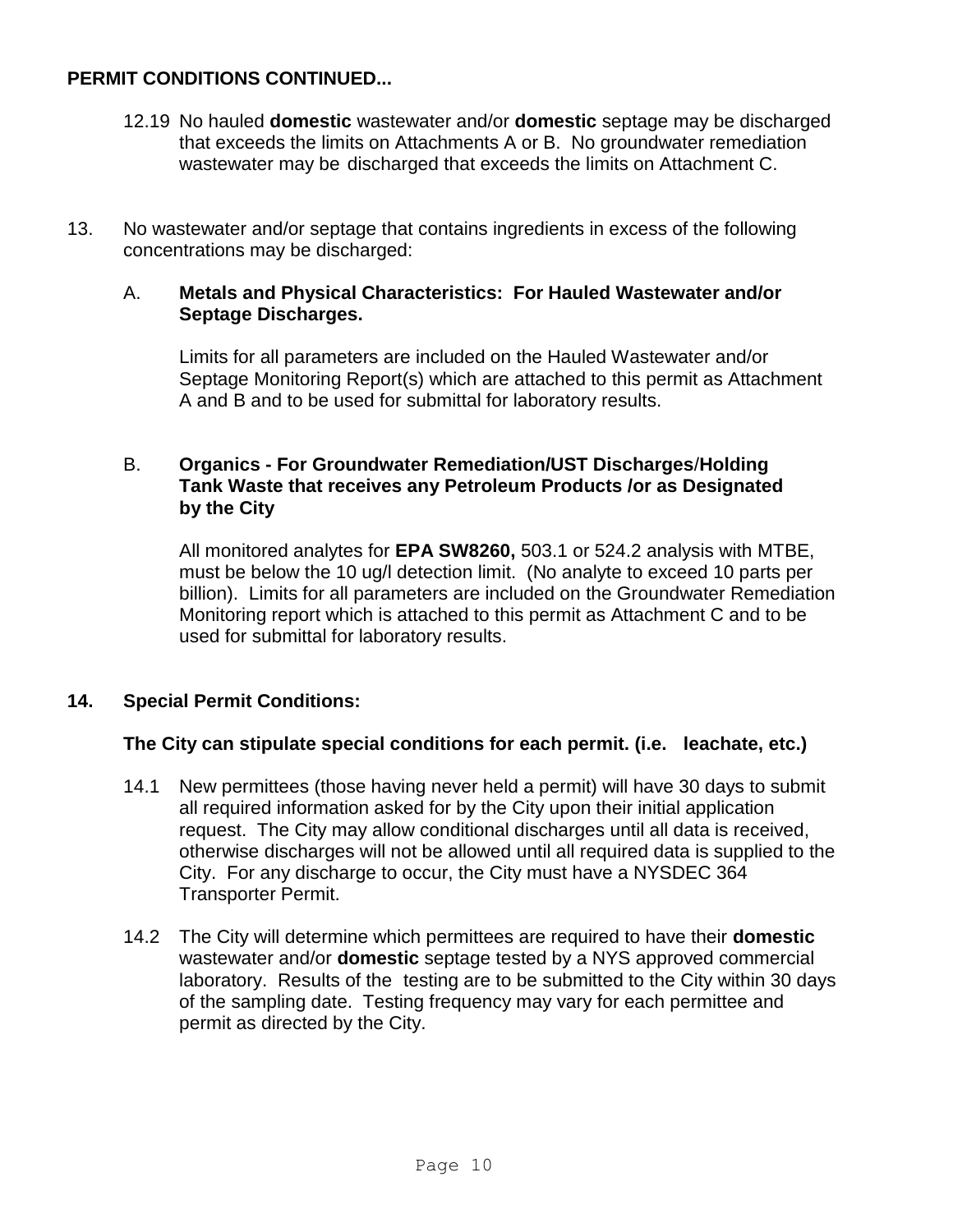## **14.3 Sampling Frequency - For Permittees who Discharge Hauled Domestic Wastewater / Domestic Septage throughout the Year:**

For those permittees required by the City to do sampling for Analysis of Metals and Physical Characteristics: As specified by the City, using the dated monitoring report(s) included with this permit as Attachment A for Hauled Wastewater, and Attachment B for **domestic** septage, at the end of the permit. The completed report is due back to the City.

## **Sampling Frequency - For Permittees who discharge Hauled Domestic Wastewater/Domestic Septage only seasonally:**

For analysis of metals and physical characteristics: **Once** during active discharging or as specified by the City using the dated monitoring report(s) included with this permit as Attachment A or B at the end of the permit. The report due date is listed on the report(s) to be submitted to the City.

## **Sampling Frequency - For Permittees who Discharge from Groundwater Remediation/UST projects/Holding Tanks that receive Petroleum Products/ or as Designated by the City.**

For Analysis of Organic Compounds: Once per quarter during continuous active discharging for more than 2 months, or as specified by the City. For discharges that are not continuous, it will be specified by the City (short duration or a one batch or load discharge), use the dated Monitoring Report included with this permit as Attachment C at end of the permit. The report due date is listed on the report to be submitted to the City. In some instances, the sampling results will be submitted prior to discharging. One batch or load sites will need to do sampling and get results reviewed so load determination of acceptance or refusal of waste can be made. The City can also require the same for continuous discharging, having prior sampling done and analysis of results done to determine if the waste is acceptable or not. If acceptable, then discharging will be authorized, no discharging may take place until acceptance is done.

# **14. Required laboratory test methodologies -**

## **For Analysis of Metals and Physical Characteristics: For Hauled Domestic Wastewater and/or Domestic Septage Discharges**

At the end of the permit, the required test methodology is listed with the monitoring report as Attachment D showing the appropriate testing method for each analyte.

# **Analysis for Organic Compounds - For Groundwater Remediation/UST Discharges/ Holding Tanks that receive Petroleum Products /or as designated by the City.**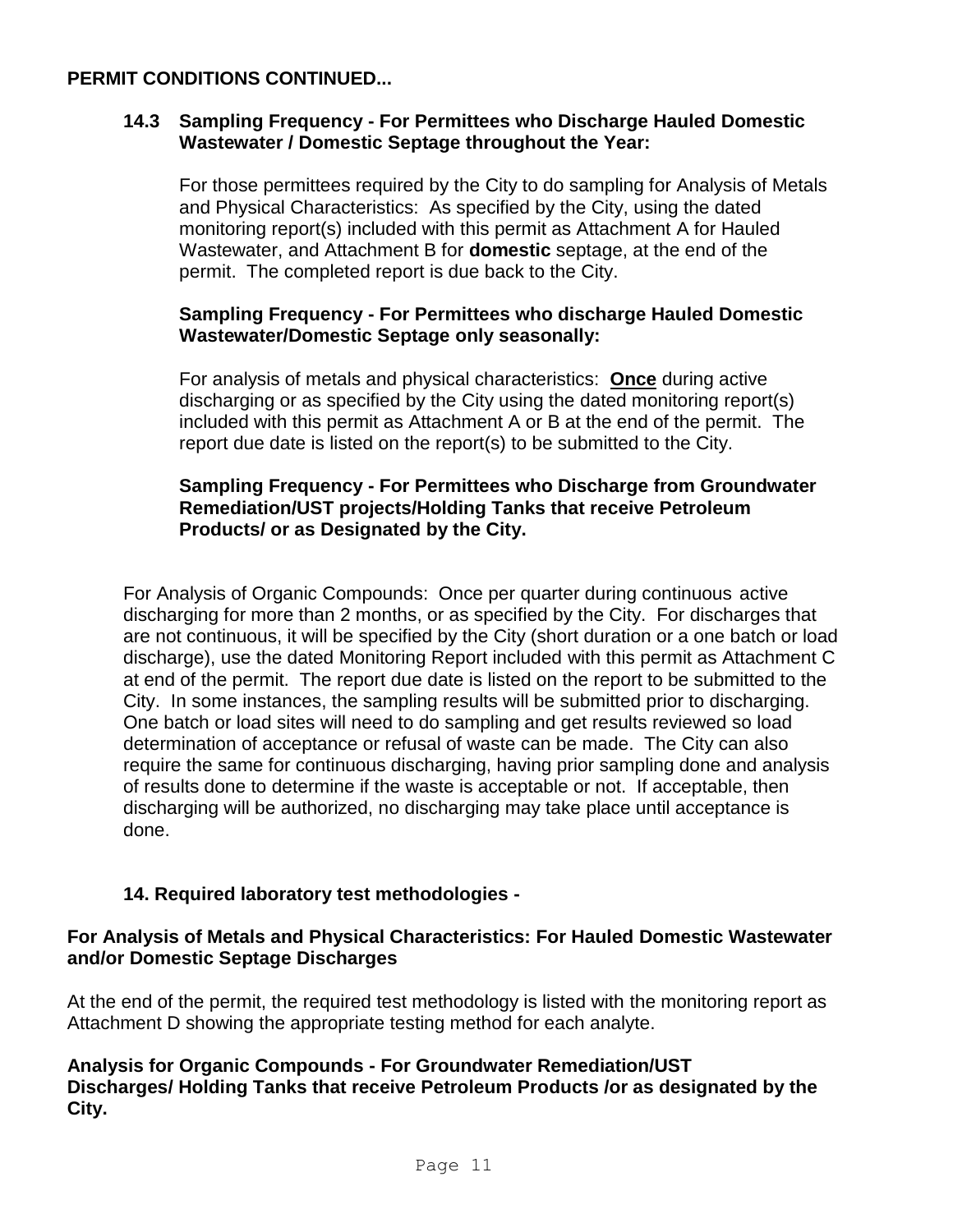## **REQUIRED LABORATORY TEST METHODOLOGY**

**Organic Compounds EPA Methods, SW8260, 503.1 or 524.2 with MTBE**

# **ANALYTES TO BE MONITORED FOR ARE AS FOLLOWS:**

| Benzene                | 4-Chlorotoluene (p-Chlorotoluene)   |  |  |
|------------------------|-------------------------------------|--|--|
| Trichlorethene         | Tert-Butylbenzene                   |  |  |
| Toluene                | 1,2,4-Trimethylbenzene              |  |  |
| Tetrachlorethene       | 2-Chlorotoluene (o-Chlorotoluene)   |  |  |
| Chlorobenzene          | 1,3-dichlorobenzene                 |  |  |
| Ethylbenzene           | sec-Butylbenzene                    |  |  |
| p-Xylene               | 1,4-Dichlorobenzene                 |  |  |
| m-Xylene               | 4-Isopropyltoluene (p-Cymene)       |  |  |
| o-Xylene               | Isopropylbenzene                    |  |  |
| <b>Styrene</b>         | 1,2-Dichlorobenzene                 |  |  |
| n-Butylbenzene         | 1,2,3-Trichlorobenzene              |  |  |
| 1,2,4-Trichlorobenzene | Napthalene                          |  |  |
| Bromobenzene           | Hexachlorobutadiene (or Hexachloro- |  |  |
|                        | 1,3, Butadiene)                     |  |  |
| n-Propylbenzene        | <b>MTBE</b>                         |  |  |

- 14.5 For haulers of **domestic** wastewater and/or **domestic** septage proof of general liability, automobile insurance, workers compensation insurance and New York Disability Insurance in such form and such amounts as the City may require must be submitted.
- 14.6 Submit the original or a certified copy of the Hauler's New York State Part 64 Waste Transporter Permit, that pertains to the specific waste that will be hauled to the Plattsburgh WPCP. Permit must specify the City of Plattsburgh as the location of treatment and must also list the type of waste being disposed of.
- 14.7 Submit a flow diagram of the wastewater source or treatment system schematic and a written description of the **domestic** wastewater and/or **domestic**  septage to be discharged to the Plattsburgh WPCP. The WPCP also must be notified 30 days prior to any changes and new information must be submitted reflecting the change.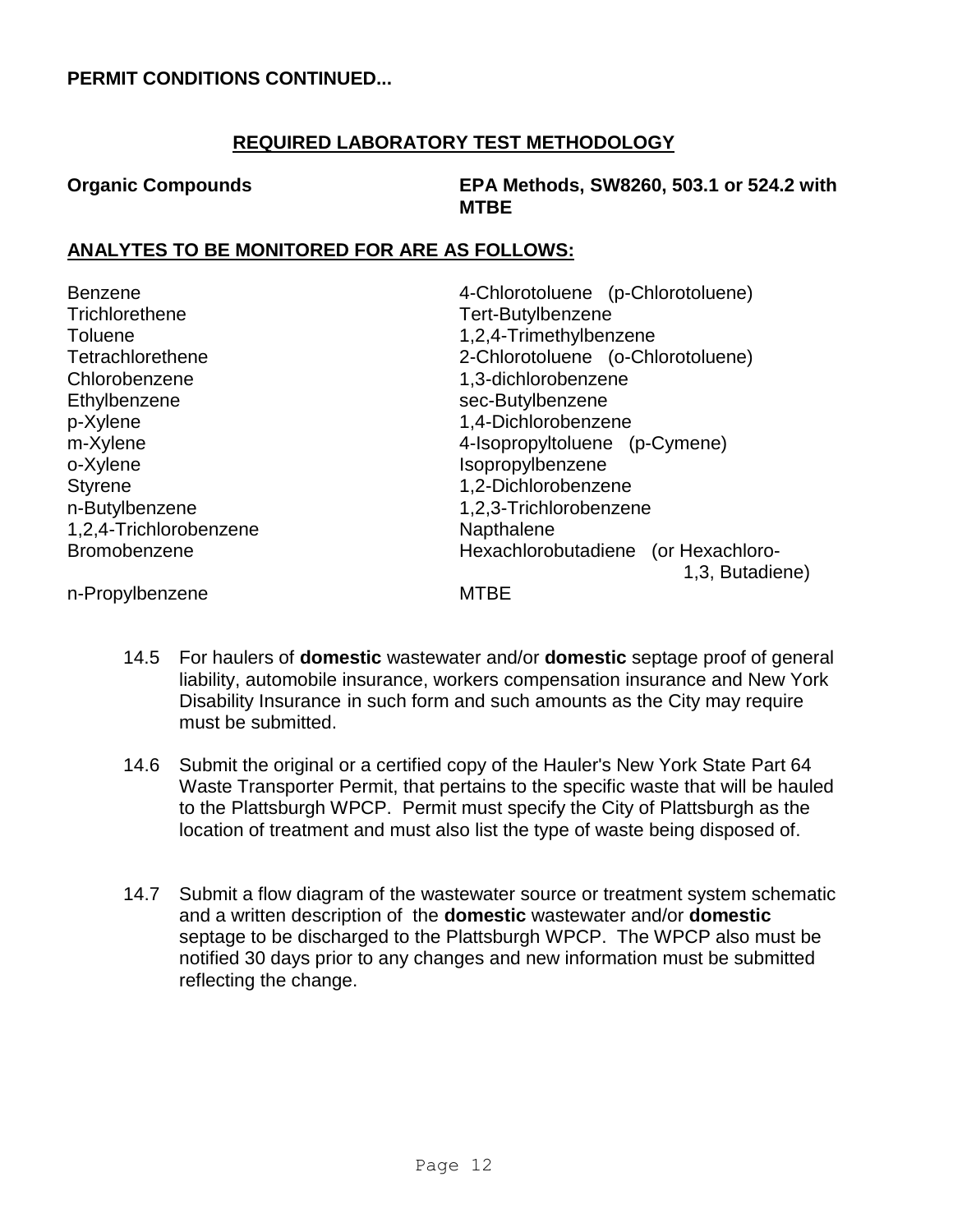#### **15. PERMIT EXPIRATION: RENEWAL**

- 15.1 This permit is valid for time period indicated on page 1.
- 15.2 **The City may require the holder of a Discharge Permit to collect a domestic wastewater/or domestic septage sample for metals analysis during times of active discharging to the City WPCP during the seasonal discharge or quarters of the year (Jan-Mar), (Apr-Jun), (Jul-Sep), (Oct-Dec**), obtain a commercial laboratory test report for such sample within 30 days of collection, and submit results from the laboratory test report to the WPCP. For discharges from a groundwater remediation project and/or **UST Removal /or holding tank as designated by the City** an EPA **SW8260 or** 503.1 or 524.2 analysis with MTBE, must be done quarterly, or as directed by the City, and submitted to the Plattsburgh WPCP. Monitoring report must be submitted on the proper Attachment included with the permit.
- 15.3 The WPCP may direct which discharges the seasonal or quarterly samples are to be taken from, and may require such additional samples or tests as it deems necessary.
- 15.4 **Discharge Permit renewal will be considered annually upon the submission of any required acceptable commercial and WPCP laboratory test reports for the preceding year, proof of insurance, a copy of a valid transporter's permit, and a diagram of any required wastewater source. Only those permittees with a valid permit may discharge at the WPCP.**
- 15.5 The permittee will retain all laboratory reports for a period of at least three (3) years from date of issuance.
- 15.6 **The Water Pollution Control Plant retains the right to limit and/or prohibit discharges of hauled domestic wastewater and/or domestic septage or revoke the permit at any time. The same is also true for wastewater from groundwater remediation / UST removal or holding tank as designated by the City, discharges may be limited or prohibited, and/or revoke the permit at any time.**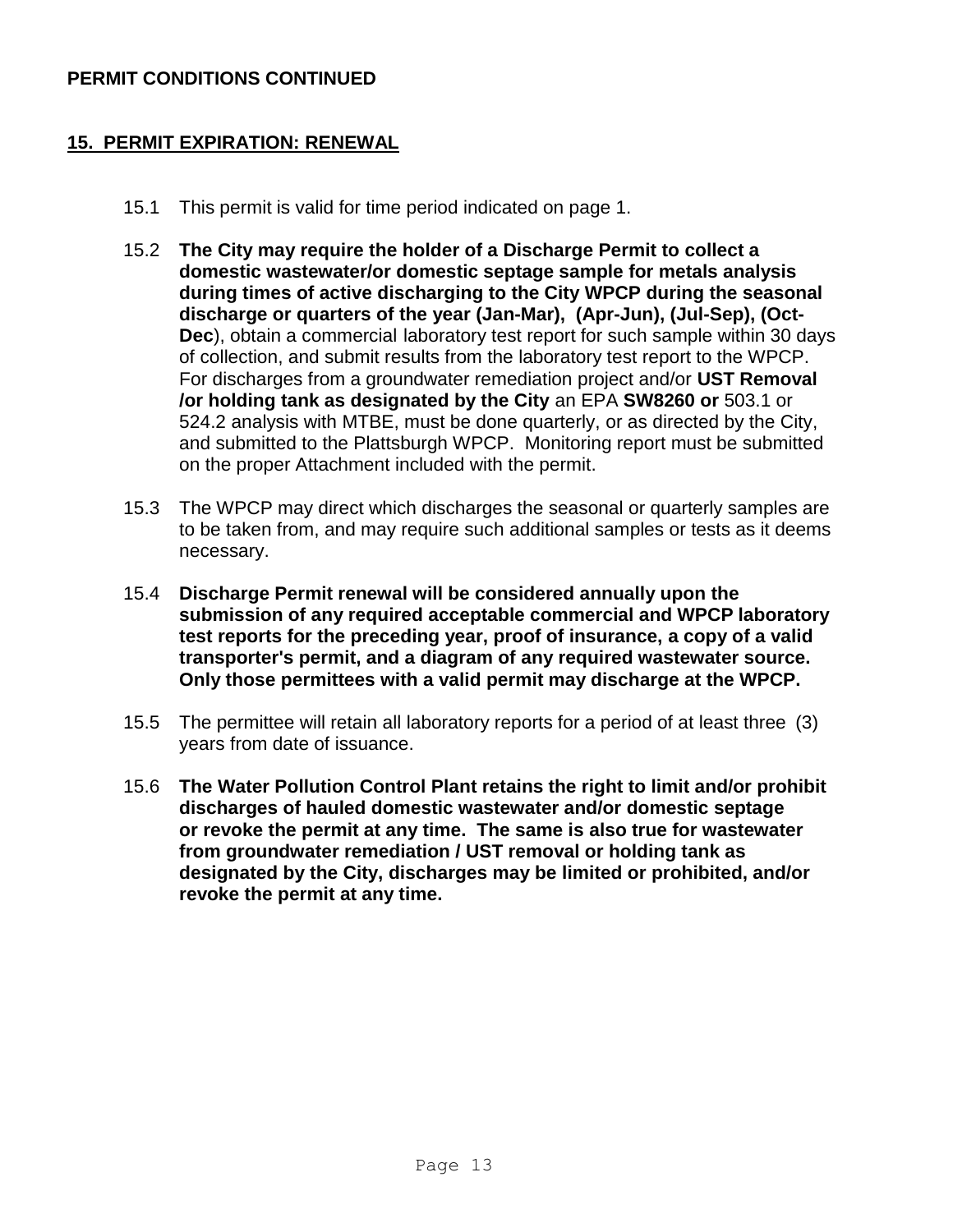## **ATTACHMENT A HAULED DOMESTIC WASTEWATER MONITORING REPORT**

# **REPORT DUE 10/28, 1/28, 4/28, 7/28 For Continuous Dischargers**

| <b>PARAMETER</b>         | <b>UNITS</b> | <b>RESULT</b> | <b>MG/L</b><br><b>REQUIRED</b><br><b>DETECTION</b><br><b>LIMIT</b> | <b>SEPTAGE</b><br><b>WASTE</b><br><b>MG/L</b><br><b>LIMIT - NOTE 2</b> |
|--------------------------|--------------|---------------|--------------------------------------------------------------------|------------------------------------------------------------------------|
| ARSENIC, TOTAL           | MG/L         |               | 0.010                                                              | 2.0                                                                    |
| BIS2ETHYLHEXYLPHTHALATE  | MG/L         |               | 0.500                                                              | 3.83                                                                   |
| CADMIUM, TOTAL           | MG/L         |               | 0.015                                                              | 0.75                                                                   |
| CHROMIUM, TOTAL          | MG/L         |               | 0.20                                                               | 94                                                                     |
| COPPER, TOTAL            | MG/L         |               | 0.100                                                              | 51                                                                     |
| CYANIDE, TOTAL           | MG/L         |               | 0.020                                                              | 0.64                                                                   |
| LEAD, TOTAL              | MG/L         |               | 0.1                                                                | 8.4                                                                    |
| MERCURY, TOTAL           | MG/L         |               | 0.01                                                               | 0.1215                                                                 |
| MOLYBDENUM, TOTAL        | MG/L         |               | 0.1                                                                | 0.65                                                                   |
| <b>NAPTHALENE</b>        | MG/L         |               | 0.15                                                               | 1.55                                                                   |
| NICKEL, TOTAL            | MG/L         |               | 0.200                                                              | 18.4                                                                   |
| PHENOLS, TOTAL           | MG/L         |               | 0.100                                                              | 0.8511                                                                 |
| SELENIUM, TOTAL          | MG/L         |               | 0.01                                                               | 1.06                                                                   |
| SILVER, TOTAL            | MG/L         |               | 0.100                                                              | 0.5231                                                                 |
| ZINC, TOTAL              | MG/L         |               | 1.000                                                              | 276                                                                    |
| OIL & GREASE             | MG/L         |               | 5                                                                  | 8000                                                                   |
| <b>BOD</b>               | MG/L         |               | 5                                                                  | NOTE <sub>1</sub>                                                      |
| TOTAL SUSPENDED SOLIDS   | MG/L         |               | 5                                                                  | NOTE <sub>1</sub>                                                      |
| <b>TOTAL SOLIDS</b>      | MG/L         |               | 50                                                                 | NOTE <sub>1</sub>                                                      |
| <b>TOTAL PHOSPHOROUS</b> | MG/L         |               | 0.1                                                                | NOTE <sub>1</sub>                                                      |
| <b>PH</b>                | PH UNITS     |               | <b>NA</b>                                                          | $5.5 - 9.0$                                                            |

**\_\_\_\_\_\_\_\_\_\_\_\_\_\_\_\_\_\_\_\_\_\_\_\_\_\_\_\_\_\_\_\_\_\_\_\_\_\_\_\_\_\_\_\_\_\_\_\_\_\_\_\_\_\_\_\_\_\_\_\_\_\_\_\_\_\_\_\_\_\_\_\_\_\_\_\_\_\_\_\_\_\_\_\_\_\_\_\_**

**NOTE 1** = Monitoring required subject to limitation as determined by the City.

**NOTE 2** = All limits are subject to change as determined by the City.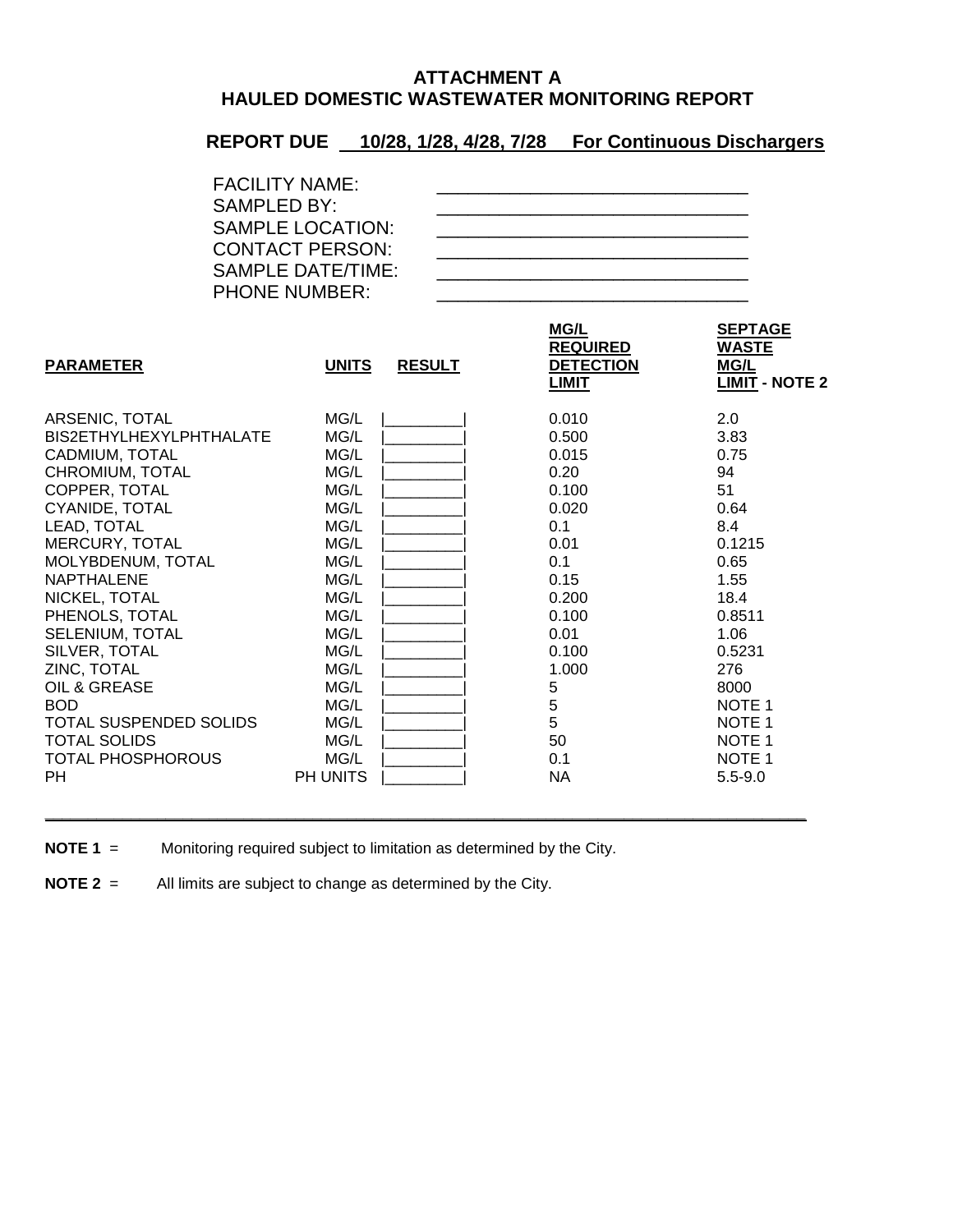## **ATTACHMENT B DOMESTIC SEPTAGE MONITORING REPORT**

## **REPORT DUE 10/28, 1/28, 4/28, 7/28 - For Continuous Dischargers**

| <b>FACILITY NAME:</b>    |  |
|--------------------------|--|
| <b>SAMPLED BY:</b>       |  |
| <b>SAMPLE LOCATION:</b>  |  |
| <b>CONTACT PERSON:</b>   |  |
| <b>SAMPLE DATE/TIME:</b> |  |
| <b>PHONE NUMBER:</b>     |  |

| <b>PARAMETER</b>              | <b>UNITS</b> | <b>RESULT</b> | <b>MG/L</b><br><b>REQUIRED</b><br><b>DETECTION</b><br>LIMIT | <b>SEPTAGE</b><br><b>WASTE</b><br><b>MG/L</b><br><b>LIMIT - NOTE 2</b> |
|-------------------------------|--------------|---------------|-------------------------------------------------------------|------------------------------------------------------------------------|
| ARSENIC, TOTAL                | MG/L         |               | 0.010                                                       | 3.5                                                                    |
| BIS2ETHYLHEXYLPHTHALATE       | MG/L         |               | 0.500                                                       | 3.83                                                                   |
| CADMIUM, TOTAL                | MG/L         |               | 0.015                                                       | 8.1                                                                    |
| CHROMIUM, TOTAL               | MG/L         |               | 0.20                                                        | 94                                                                     |
| COPPER, TOTAL                 | MG/L         |               | 0.100                                                       | 261                                                                    |
| CYANIDE, TOTAL                | MG/L         |               | 0.020                                                       | 1.53                                                                   |
| LEAD, TOTAL                   | MG/L         |               | 0.1                                                         | 118                                                                    |
| MERCURY, TOTAL                | MG/L         |               | 0.01                                                        | 0.742                                                                  |
| MOLYBDENUM, TOTAL             | MG/L         |               | 0.1                                                         | 0.65                                                                   |
| <b>NAPTHALENE</b>             | MG/L         |               | 0.15                                                        | 1.55                                                                   |
| NICKEL, TOTAL                 | MG/L         |               | 0.200                                                       | 37                                                                     |
| PHENOLS, TOTAL                | MG/L         |               | 0.100                                                       | 0.8511                                                                 |
| SELENIUM, TOTAL               | MG/L         |               | 0.01                                                        | 1.06                                                                   |
| SILVER, TOTAL                 | MG/L         |               | 0.100                                                       | 5.0                                                                    |
| ZINC, TOTAL                   | MG/L         |               | 1.000                                                       | 444                                                                    |
| OIL & GREASE                  | MG/L         |               | 5                                                           | 23,368                                                                 |
| <b>BOD</b>                    | MG/L         |               | $\mathbf 5$                                                 | NOTE <sub>1</sub>                                                      |
| <b>TOTAL SUSPENDED SOLIDS</b> | MG/L         |               | 5                                                           | NOTE <sub>1</sub>                                                      |
| <b>TOTAL SOLIDS</b>           | MG/L         |               | 50                                                          | NOTE <sub>1</sub>                                                      |
| <b>TOTAL PHOSPHOROUS</b>      | MG/L         |               | 0.1                                                         | NOTE <sub>1</sub>                                                      |
| <b>PH</b>                     | PH UNITS     |               | <b>NA</b>                                                   | $5.5 - 9.0$                                                            |

**NOTE 1** = Monitoring required subject to limitation as determined by the City.

**NOTE 2** = All limits are subject to change as determined by the City.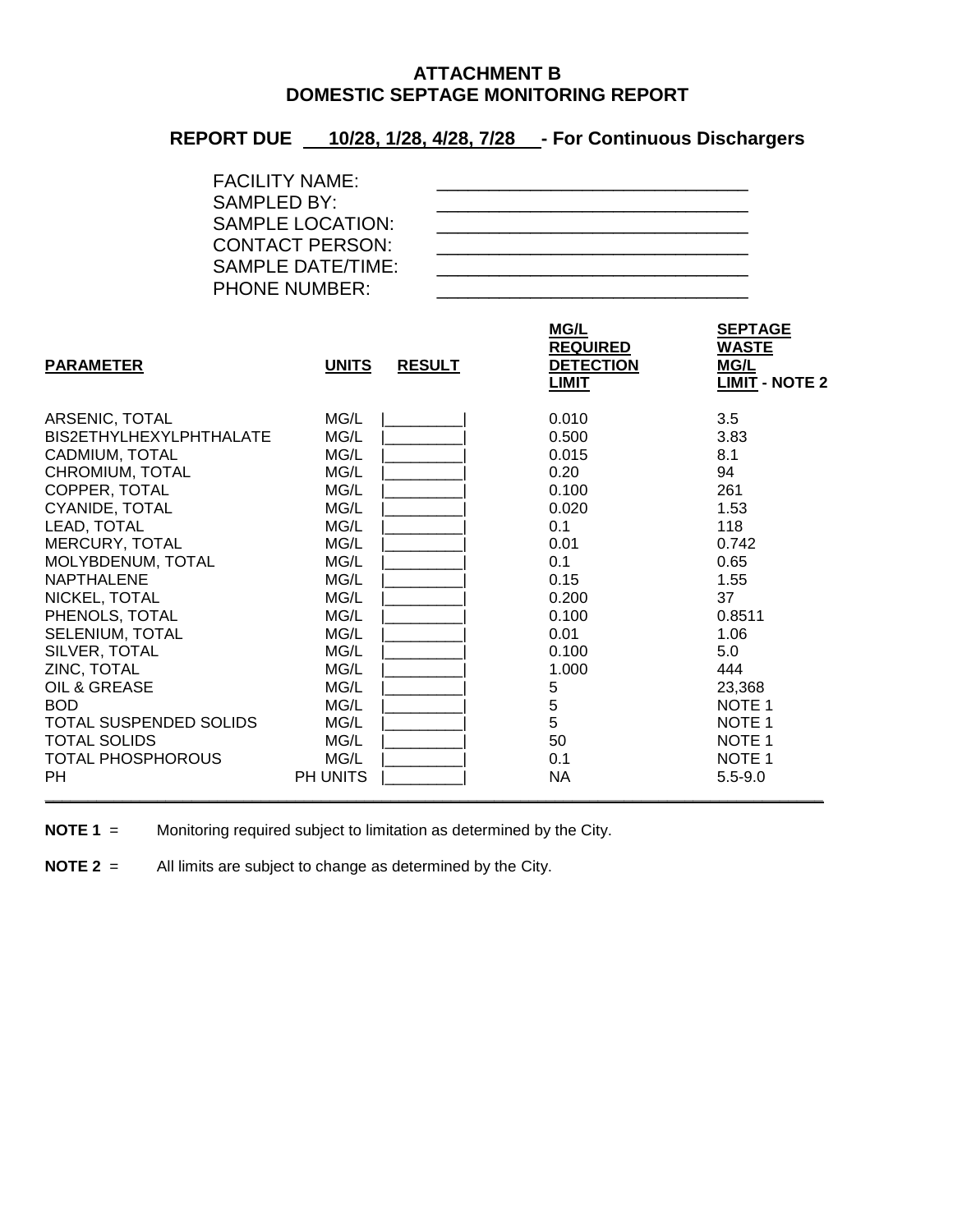#### **ATTACHMENT C GROUNDWATER REMEDIATION/UST REMOVAL/ OR FROM HOLDING TANK DESIGNATED BY THE CITY WASTEWATER MONITORING REPORT**

# **REPORT DUE \_\_\_10/28, 1/28, 4/28, 7/28\_\_\_- For Continuous Dischargers**

| <b>FACILITY NAME:</b>   |  |
|-------------------------|--|
| SAMPLED BY:             |  |
| <b>SAMPLE LOCATION:</b> |  |
| <b>CONTACT PERSON:</b>  |  |
| SAMPLE DATE/TIME:       |  |
| <b>PHONE NUMBER:</b>    |  |

|                                  |              |               | UG/L<br><b>REQUIRED</b> | <b>GROUNDWATER</b><br><b>REMEDIATION WATER</b> |
|----------------------------------|--------------|---------------|-------------------------|------------------------------------------------|
| <b>PARAMETER</b>                 | <b>UNITS</b> | <b>RESULT</b> | <b>DETECTION</b>        | UG/L                                           |
|                                  |              |               | <b>LIMIT</b>            | <b>LIMIT - NOTE 1</b>                          |
| <b>BENZENE</b>                   | UG/L         |               |                         | 10                                             |
| <b>TRICHLOROETHENE</b>           | UG/L         |               |                         | 10                                             |
| <b>TOLUENE</b>                   | UG/L         |               |                         | 10                                             |
| <b>TETRACHLOROETHENE</b>         | UG/L         |               |                         | 10                                             |
| <b>CHLOROBENZENE</b>             | UG/L         |               |                         | 10                                             |
| ETHYLBENZENE                     | UG/L         |               |                         | 10                                             |
| M-XYLENE                         | UG/L         |               |                         | 10                                             |
| P-XYLENE                         | UG/L         |               |                         | 10                                             |
| O-XYLENE                         | UG/L         |               |                         | 10                                             |
| <b>STYRENE</b>                   | UG/L         |               |                         | 10                                             |
| <b>BROMOBENZENE</b>              | UG/L         |               |                         | 10                                             |
| N-PROPYLBENZENE                  | UG/L         |               |                         | 10                                             |
| 2-CHLOROTOLUENE(O-CHLOROTOLUENE) | UG/L         |               |                         | 10                                             |
| 4-CHLOROTOLUENE(P-CHLOROTOLUENE) | UG/L         |               |                         | 10                                             |
| N-BUTYLBENZENE                   | UG/L         |               |                         | 10                                             |
| TERT-BUTYLBENZENE                | UG/L         |               |                         | 10                                             |
| 1,2,4 TRIMETHYLBENZENE           | UG/L         |               |                         | 10                                             |
| 4-ISOPROPYLTOLUENE(P-CYMENE)     | UG/L         |               |                         | 10                                             |
| <b>SEC-BUTYLBENZENE</b>          | UG/L         |               |                         | 10                                             |
| <b>HEXACHLOROBUTADIENE</b>       | UG/L         |               | 1                       | 10                                             |
| (HEXCHLORO-1,3, BUTADIENE)       |              |               |                         |                                                |
| NAPTHALENE                       | UG/L         |               |                         | 10                                             |
| 1,2 DICHLOROBENZENE              | UG/L         |               |                         | 10                                             |
| 1,3 DICHLOROBENZENE              | UG/L         |               |                         | 10                                             |
| 1,4 DICHLOROBENZENE              | UG/L         |               |                         | 10                                             |
| 1,2,3 TRICHLOROBENZENE           | UG/L         |               |                         | 10                                             |
| 1,2,4 TRICHLOROBENZENE           | UG/L         |               |                         | 10                                             |
| 1,3,5 TRIMETHYLBENZENE           | UG/L         |               |                         | 10                                             |
| <b>MTBE</b>                      | UG/L         |               | 5                       | 10                                             |
| <b>ISOPROPYLBENZENE</b>          | UG/L         |               | 1                       | 10                                             |

**NOTE 1 = All limits are subject to change as determined by the City.**

**REQUIRED METHODOLOGY = EPA Method SW8260, 503.1, or 524.2 with MTBE for ALL analytes.**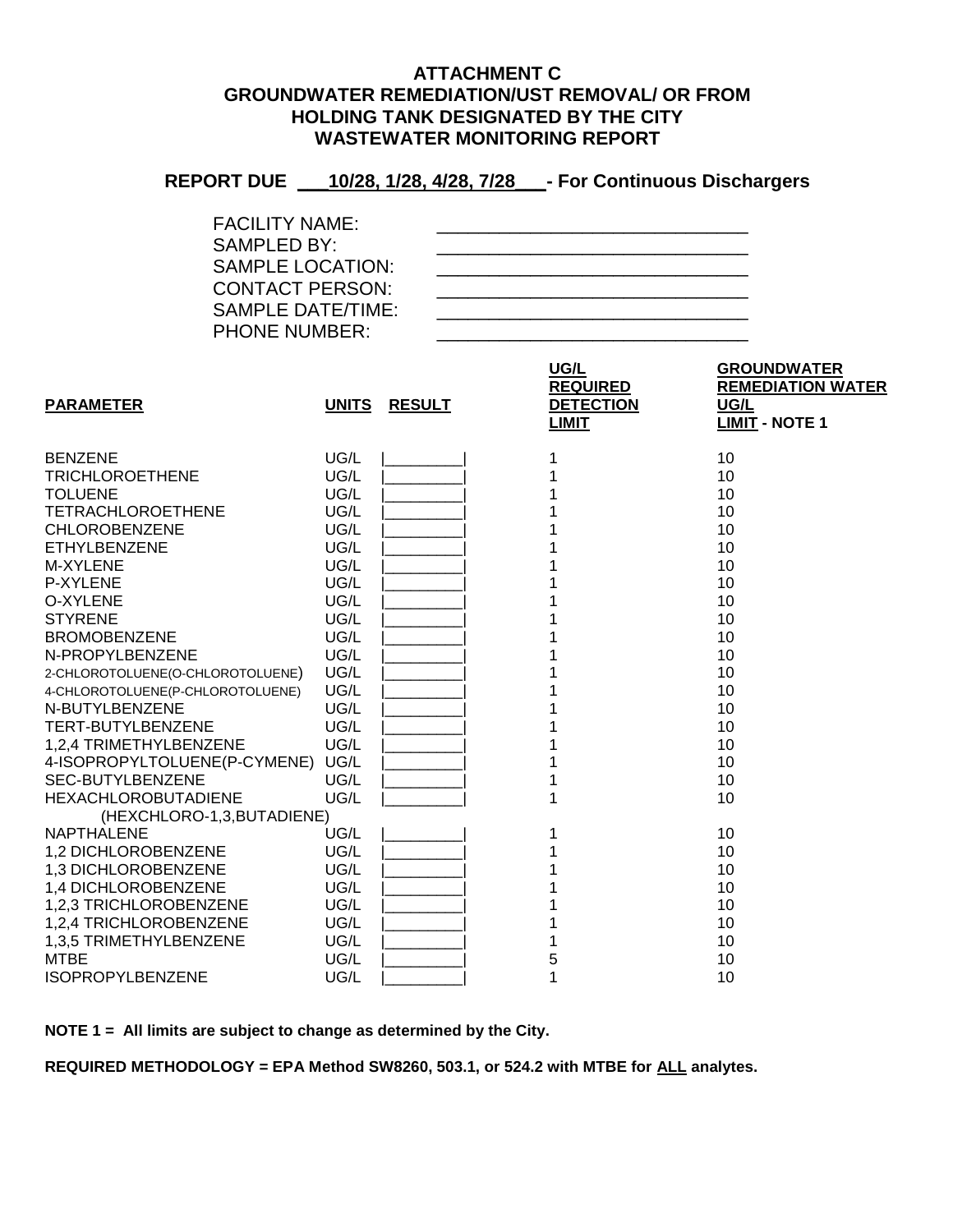## **ATTACHMENT D HAULED DOMESTIC WASTEWATER/DOMESTIC SEPTAGE MONITORING REPORT**

#### **PARAMETER REQUIRED METHODOLOGY**

BENZIDINE 40CRF, 136 1984 EPA 605 CHROMIUM, TOTAL ICP, EPA METHOD 200.7 LEAD, TOTAL ICP, EPA METHOD 200.7 METHYLENE CHLORIDE MOLYBDENUM, TOTAL SW-846, 7481 SELENIUM, TOTAL EPA METHOD 1983.270.2 SILVER, TOTAL EPA METHOD 1983.272.2 TOLUENE EPA 601/602 TRICHLOROETHYLENE EPA 601/602

PCB1016 EPA METHOD 608 PCB1221 EPA METHOD 608 PCB1232 EPA METHOD 608 PCB1242 EPA METHOD 608 PCB1248 EPA METHOD 608 PCB1254 EPA METHOD 608 PCB1260 EPA METHOD 608

ARSENIC, TOTAL ICP, EPA METHOD 200.7 OR EPA 1983.206.2 BIS2ETHYLHEXYLPHTHALATE EPA 625 BASE NEUTRALS EXTRACTION CADMIUM, TOTAL ICP, EPA METHOD 200.7 OR EPA 1983, 213.2 COPPER, TOTAL ICP, EPA METHOD 200.7 OR EPA 1983.220.2 COPPER, DISSOLVED ICP, EPA METHOD 200.7 OR EPA 1983.220.2 CYANIDE, TOTAL STD. METHODS, 17TH ED.4500-CN-C & EPA 335.2:335.3 MERCURY, TOTAL EPA METHOD 1979, 241.1 WITH 241.5 DIGESTION NAPTHALENE EPA 625 BASE NEUTRALS EXTRACTION NICKEL, TOTAL **ICP, EPA METHOD 200.7 OR EPA 1983.249.1** PENTACHLOROPHENOL EPA 625 SELECTIVE ION MONITORING PHENOLS, TOTAL EPA 420.1 DISTILLATION WITH CHLOROFORM EXTRACTION ZINC, TOTAL **ICP, EPA METHOD 200.7 OR EPA METHODS**, 1983.289.1 OIL & GREASE EPA METHOD 413.1 WITH EXTRACTION OR STD METHODS 18TH ED. BOD **STD METHODS 18TH ED. 5210 B** TOTAL SUSPENDED SOLIDS STD METHODS 18TH ED. 2540 D TOTAL SOLIDS STD METHODS 18TH ED. 2540 B TOTAL PHOSPHOROUS STD METHODS 18TH ED. 4500-P B & E PH STD METHODS 18TH ED. 4500-H + B

For parameters not specifically designated in the above required methodology listing, the following applies:

- 1. The methodology used be in accordance with acceptable methods utilized by the New York State Environmental Laboratory Approval Program (ELAP).
- 2. The method used must be able to meet the mg/l required detection limit concentration in the matrix of concern.
- 3. Call 518-563-7172 to discuss alternate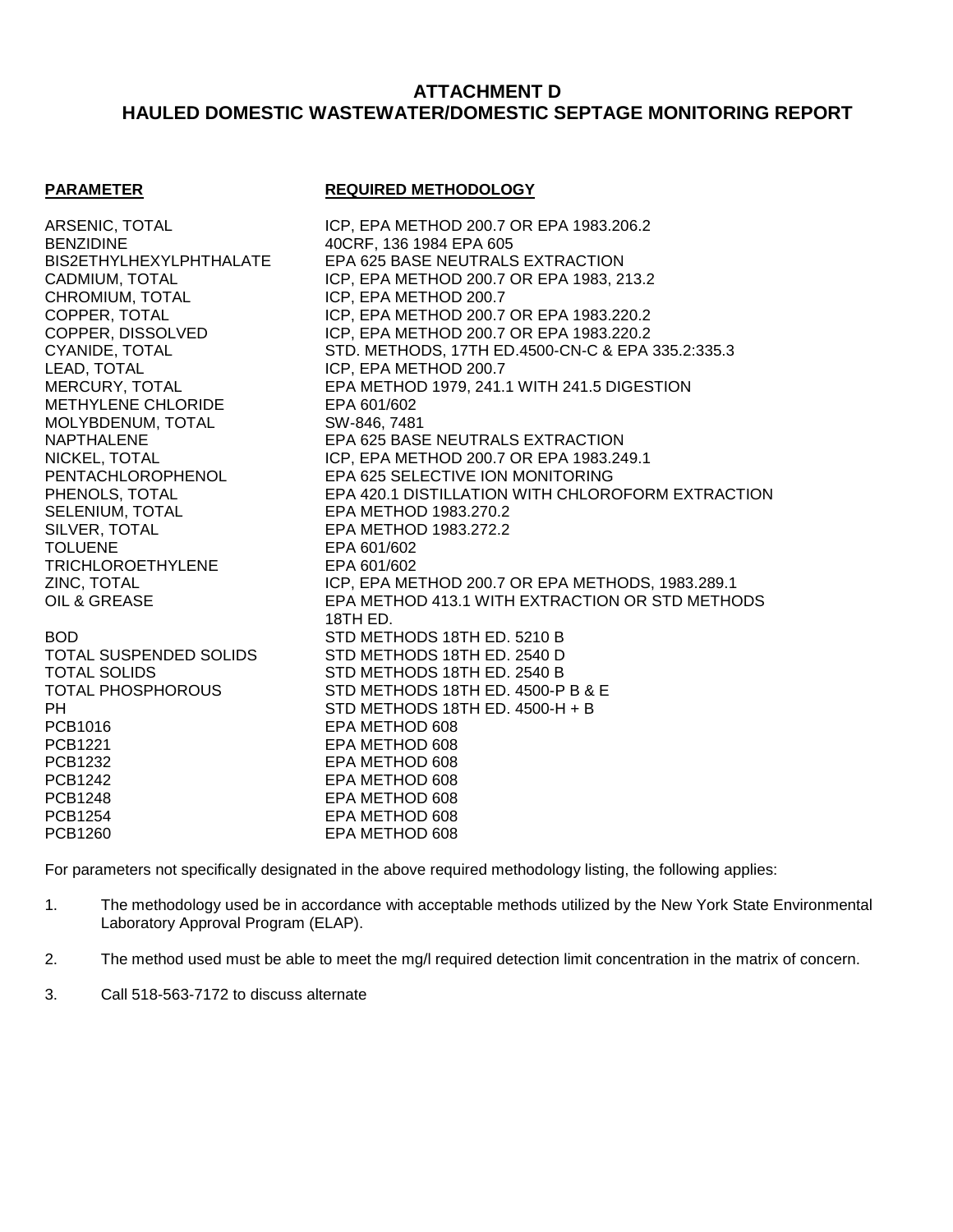#### **CITY OF PLATTSBURGH WATER POLLUTION CONTROL PLANT**

## **APPLICATION FOR WASTEWATER, HAULED DOMESTIC WASTEWATER AND/OR DOMESTIC SEPTAGE DISCHARGE PERMIT**

## **DOMESTIC WASTEWATER/DOMESTIC SEPTAGE DISCHARGERS PERMIT APPLICATION PROCEDURE**

The following will be required before a permit can be issued:

- 1. A completed Application Form must be submitted.
- 2. A schematic diagram of **the Domestic Wastewater/Domestic Septage Facility must be submitted. (Like Mobile Home Parks)**
- 3. **From Permittees required to do sampling, a Domestic Wastewater/Domestic Septage** analysis by a NYS ELAP certified laboratory must be submitted. The required analyses are attached, as outlined in Item #14.3 in the Permit.
- 4. Proof of Insurance for Hauler as outlined in Item #8 in the Permit.
- 5. Copy of NYSDEC Part 364 permit.
- 6. A completed Page 1 of Permit must be submitted. Upon receipt of all the above, the application will be reviewed and permit issuance considered.
- 7. Signed Acknowledgment Form.

# **ITEMS TO SUBMIT TO CITY:**

- 1. Completed Application Form.
- 2. Completed Acknowledgement Form.
- 3. Copy of 364 Hauler's Permit.
- 4. Copy of Insurance Certificate for hauler.
- 5. Diagram of domestic wastewater/domestic septage collection facility. (except residences)
- 6. Page 1 of Permit filled in (except for date issued and CPO signature.
- 7. Analysis of domestic wastewater/**domestic septage/remediation wastewater** following list on Attachment A, or B, or C from permittees required to do sampling.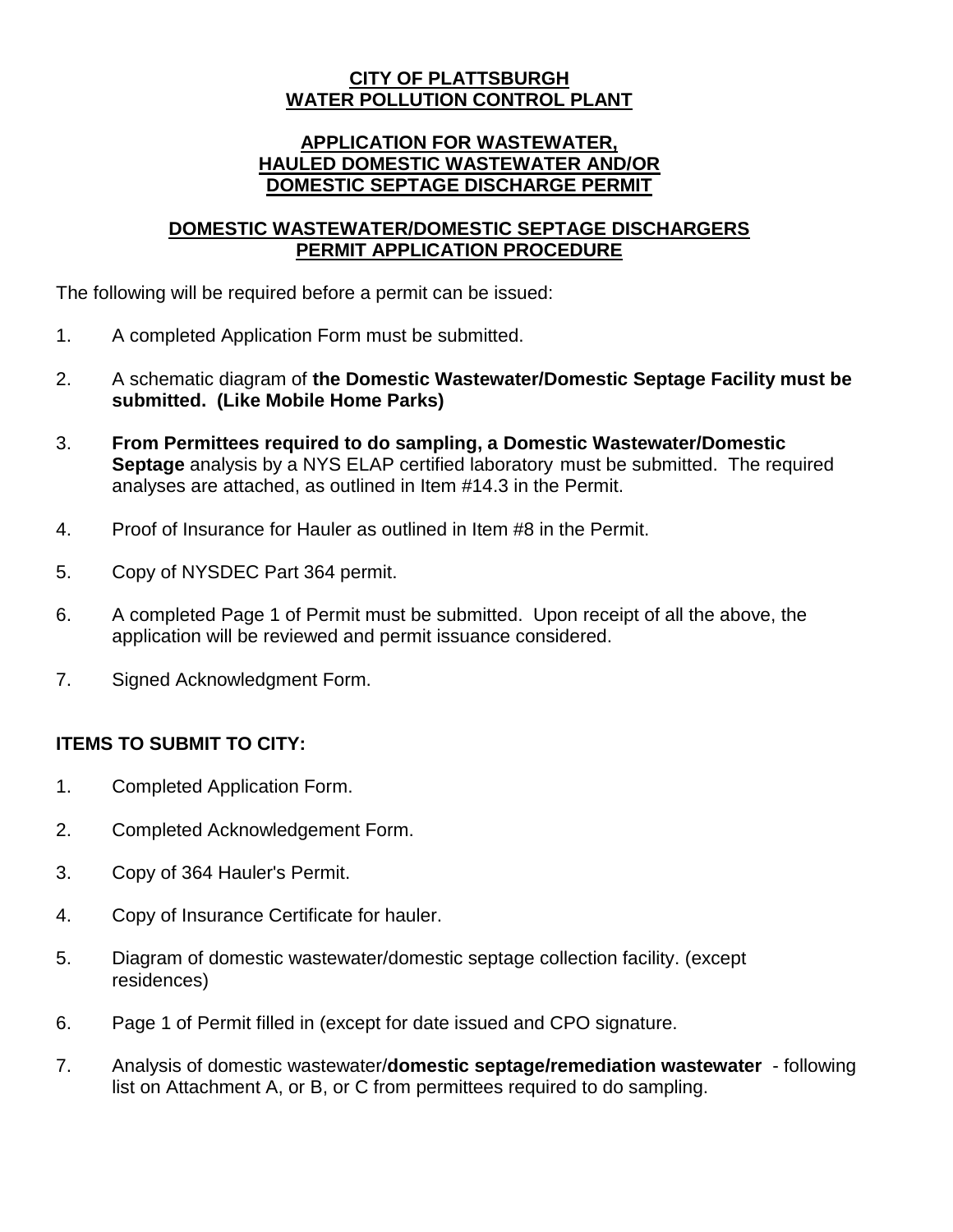## **APPLICATION FORM**

# **CITY OF PLATTSBURGH**

# **WATER POLLUTION CONTROL PLANT**

# **Application for a Discharge Permit**

# **Source of Domestic Wastewater/Domestic Septage**

| <b>Facility Name</b><br><b>Address</b><br>Telephone #                                        |                                                                                                                                                                                                                                                                                                             | the control of the control of the control of the control of the control of the control of |                                                                                             |
|----------------------------------------------------------------------------------------------|-------------------------------------------------------------------------------------------------------------------------------------------------------------------------------------------------------------------------------------------------------------------------------------------------------------|-------------------------------------------------------------------------------------------|---------------------------------------------------------------------------------------------|
| Owner<br><b>Address</b><br>Telephone #<br>Fax #                                              | <u> 1989 - Johann Stein, mars an deutscher Stein und der Stein und der Stein und der Stein und der Stein und der</u><br><u> 1989 - Johann Stein, marwolaethau a bhann an t-Amhair ann an t-Amhair an t-Amhair an t-Amhair an t-Amhair an</u><br><u> 1980 - Johann Stoff, amerikansk politiker (d. 1980)</u> |                                                                                           |                                                                                             |
| <b>Billing Address</b>                                                                       | (if different than the source owner)                                                                                                                                                                                                                                                                        | the control of the control of the control of the control of the control of the control of |                                                                                             |
| <b>Volume of Domestic Wastewater/Domestic Septage:</b><br>How often will loads be delivered? |                                                                                                                                                                                                                                                                                                             |                                                                                           |                                                                                             |
|                                                                                              | Volume of Load _____________________Gallons.                                                                                                                                                                                                                                                                |                                                                                           |                                                                                             |
| Hauler: Vehicle #1 - License #_______________ Vehicle #2 - License # ___________             |                                                                                                                                                                                                                                                                                                             | Volume of Tank _____________ Gallons Volume of Tank _____________ Gallons                 |                                                                                             |
|                                                                                              |                                                                                                                                                                                                                                                                                                             |                                                                                           | NOTE: If more than 2 hauling trucks - please supply information for each truck)             |
|                                                                                              |                                                                                                                                                                                                                                                                                                             |                                                                                           | Name of Domestic Wastewater/Domestic Septage Hauler: ___________________________            |
|                                                                                              | DEC Transporter Permit#__________________________                                                                                                                                                                                                                                                           |                                                                                           |                                                                                             |
| Trailer Plate #                                                                              |                                                                                                                                                                                                                                                                                                             |                                                                                           |                                                                                             |
|                                                                                              |                                                                                                                                                                                                                                                                                                             |                                                                                           |                                                                                             |
|                                                                                              |                                                                                                                                                                                                                                                                                                             |                                                                                           |                                                                                             |
| significant penalties for submitting false information.                                      |                                                                                                                                                                                                                                                                                                             |                                                                                           | I hereby certify that the above information is true and accurate. I am aware that there are |
|                                                                                              | _Signature                                                                                                                                                                                                                                                                                                  |                                                                                           | Date                                                                                        |

\_\_\_\_\_\_\_\_\_\_\_\_\_\_\_\_\_\_\_\_\_\_\_\_\_\_\_Printed Name \_\_\_\_\_\_\_\_\_\_\_\_\_\_\_\_\_\_\_\_\_\_\_Title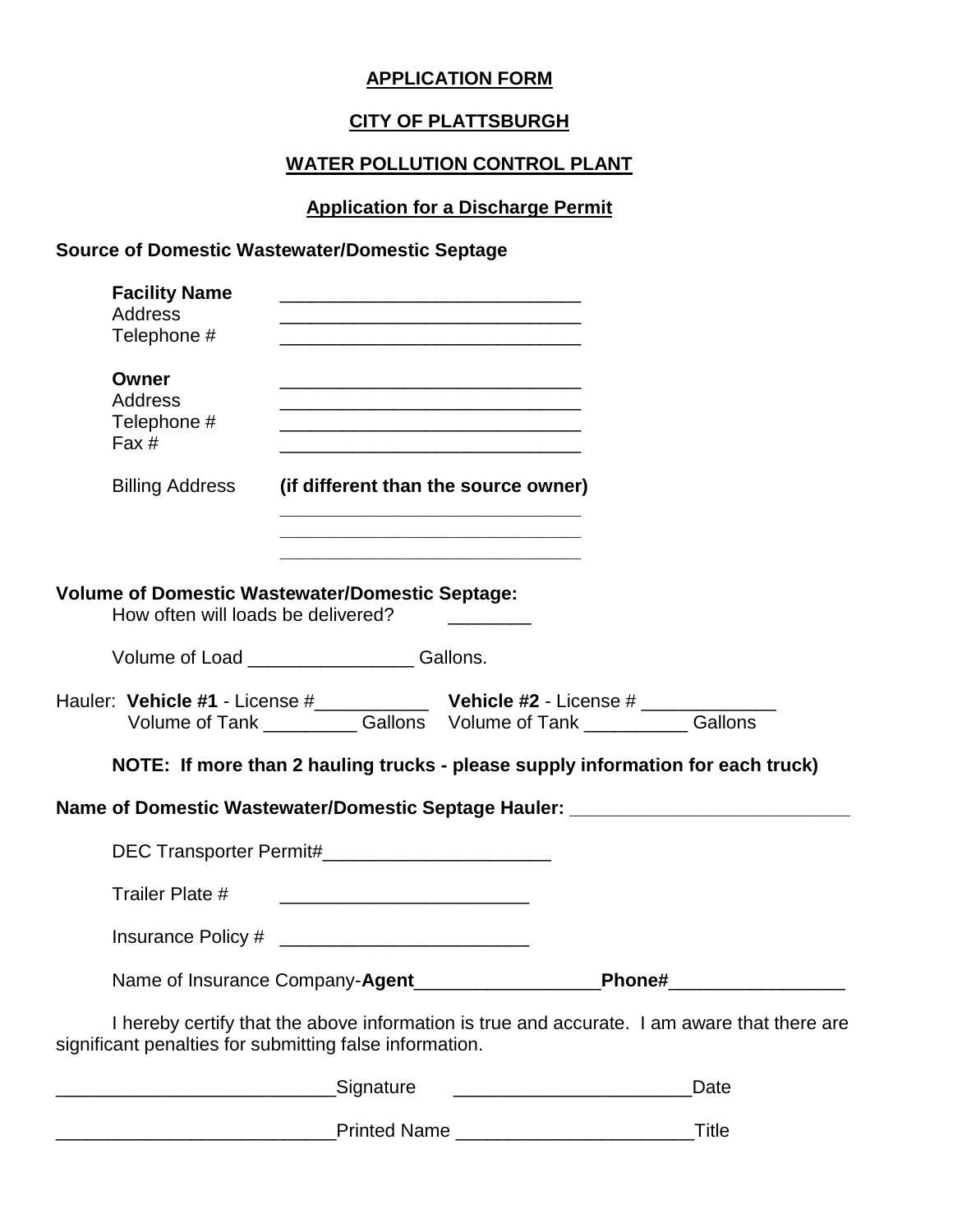# **WPCP SUBMITTAL**

# **DISCHARGE PERMIT**

# **LISTING OF ITEMS TO BE SUBMITTED TO WPCP**

|             | <b>FOR PERMITTEE:</b>                                                                                                 |
|-------------|-----------------------------------------------------------------------------------------------------------------------|
|             | Flow Diagram/Description                                                                                              |
|             |                                                                                                                       |
| FOR HAULER: |                                                                                                                       |
|             |                                                                                                                       |
|             | Copy of Transporter Permit                                                                                            |
|             | <u>Insurance</u> Manual Manual Manual Manual Manual Manual Manual Manual Manual Manual Manual Manual Manual Manual Ma |